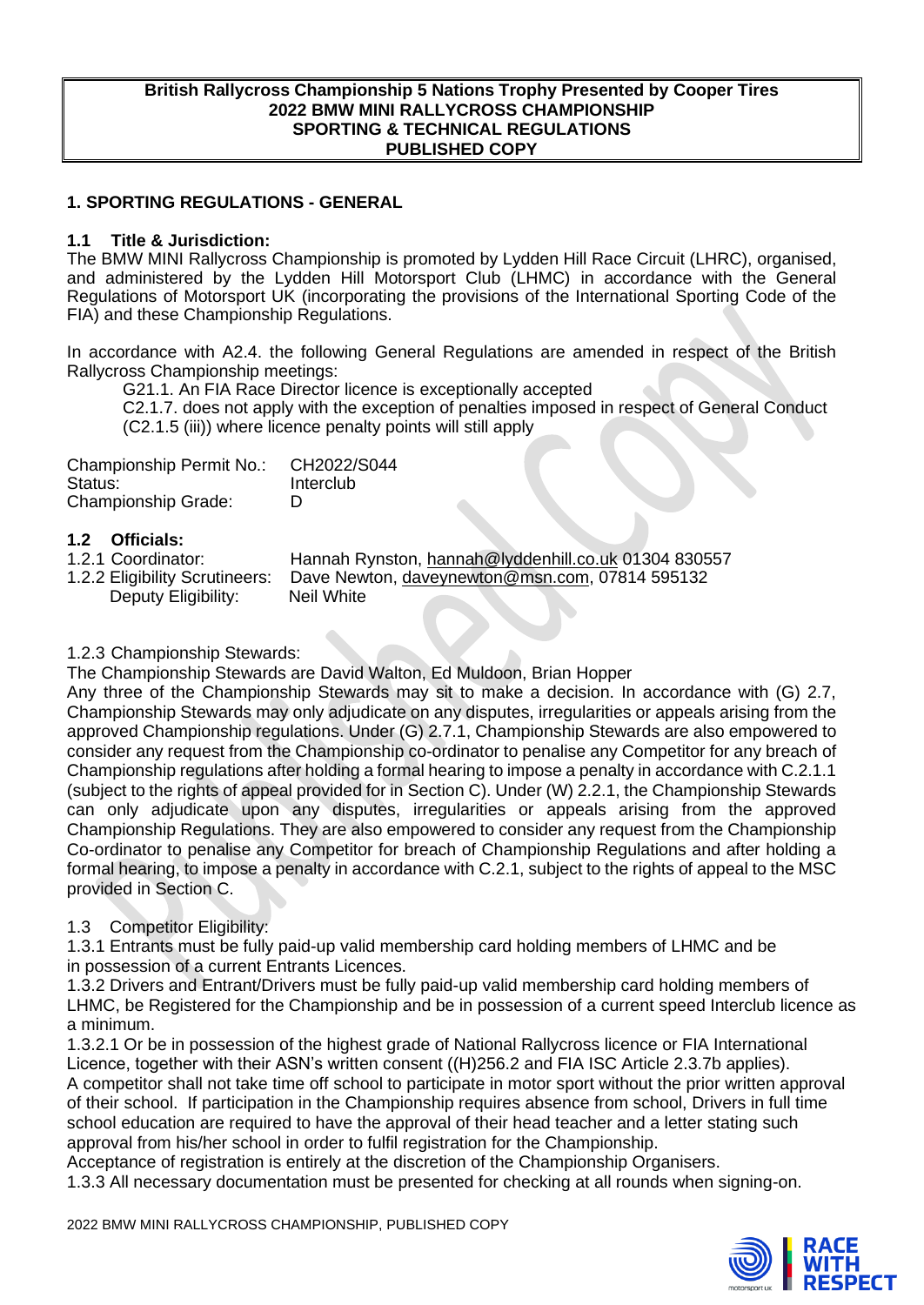# **1.4 Registration:**

1.4.1 Applications to register for the Championship must be completed using the registration form available from RallycrossBRX.com, or the Championship Coordinator. Where a car is entered for the Championship, by someone other than the Driver, it will be necessary for that Entrant (who must be in possession of a valid Motorsport UK Entrants Licence) to complete the Registration Form along with, and nominating, their Driver. By applying for registration, the Entrant and Driver agree to be bound by these regulations, the technical regulations, and supplementary regulations for the Championship as well as the regulations of the Motorsport UK and any commercial regulations issued by the Championship Organisers. Acceptance of applications is entirely at the discretion of the Championship Organisers.

1.4.1 (a) By registering for the Championship all competitors and their associates commit to positively promote and demonstrate the Motorsport UK's Respect Code which is appended to these regulations (Appendix 2).

1.4.1 (b) Where any reports of disrespectful conduct are judged to be well founded the Championship organisers may issue warnings or require remedial actions and/or report the matter to the Championship Stewards who may impose appropriate penalties which can include loss of Championship points and/or race bans through to Championship Expulsion and referral to Motorsport UK.

1.4.1 (c) It is imperative that we promote the safety and wellbeing of young people and adults at risk. In addition to this all participants must be aware of their behaviour and conduct at all times and abusive language and harmful behaviour will not be tolerated. Any such incidents must be reported to the Championship Coordinator and/or Safeguarding Officer who will also relay the report Motorsport UK. Details of the Motorsport UK Policies and Guidelines are available at:

[www.motorsportuk.org/resource-centre](http://www.motorsportuk.org/resource-centre) by selecting Policies and Guidelines.

1.4.2 The registration fee is £125 for the full Championship, or £35 per round on a round-by-round basis.

1.4.3 Applications for registration open with the publication of these regulations and close at the closing date for entries of the final round.

### **1.5 Championship Rounds:**

1.5.1 The Championship will consist of ten events:

| Round          | Date                              | Venue                 | Entry closing date         | <b>Organising Club</b> |
|----------------|-----------------------------------|-----------------------|----------------------------|------------------------|
| 1              | 16th April 2022                   | Lydden Hill           | 6th April 2022             | <b>LHMC</b>            |
| $\overline{2}$ | 18th April 2022                   | Lydden Hill           | 8 <sup>th</sup> April 2022 | <b>LHMC</b>            |
| 3              | 14th May 2022                     | Pembrey               | 4 <sup>th</sup> May 2022   | <b>LHMC</b>            |
| 4              | 15 <sup>th</sup> May 2022         | Pembrey               | 5 <sup>th</sup> May 2022   | <b>LHMC</b>            |
| 5              | 4th/5th June 2022                 | <b>Mondello Park</b>  | 24 <sup>th</sup> May 2022  | <b>MPSC</b>            |
| 6              | $5th$ June 2022                   | <b>Mondello Park</b>  | 24th May 2022              | <b>MPSC</b>            |
| $\overline{7}$ | $6th$ / $7th$ August 2022         | <b>Glosso Circuit</b> | 26th July 2022             | <b>BORA</b>            |
| 8              | 27th August 2022                  | Pembrey               | 17th August 2022           | <b>LHMC</b>            |
| 9              | 29th August 2022                  | Pembrey               | 19th August 2022           | <b>LHMC</b>            |
| 10             | 5th/6th November 2022 Lydden Hill |                       | 25th October 2022          | <b>LHMC</b>            |

Entry fees for each meeting will be confirmed in the Supplementary Regulations or on the championship entry form.

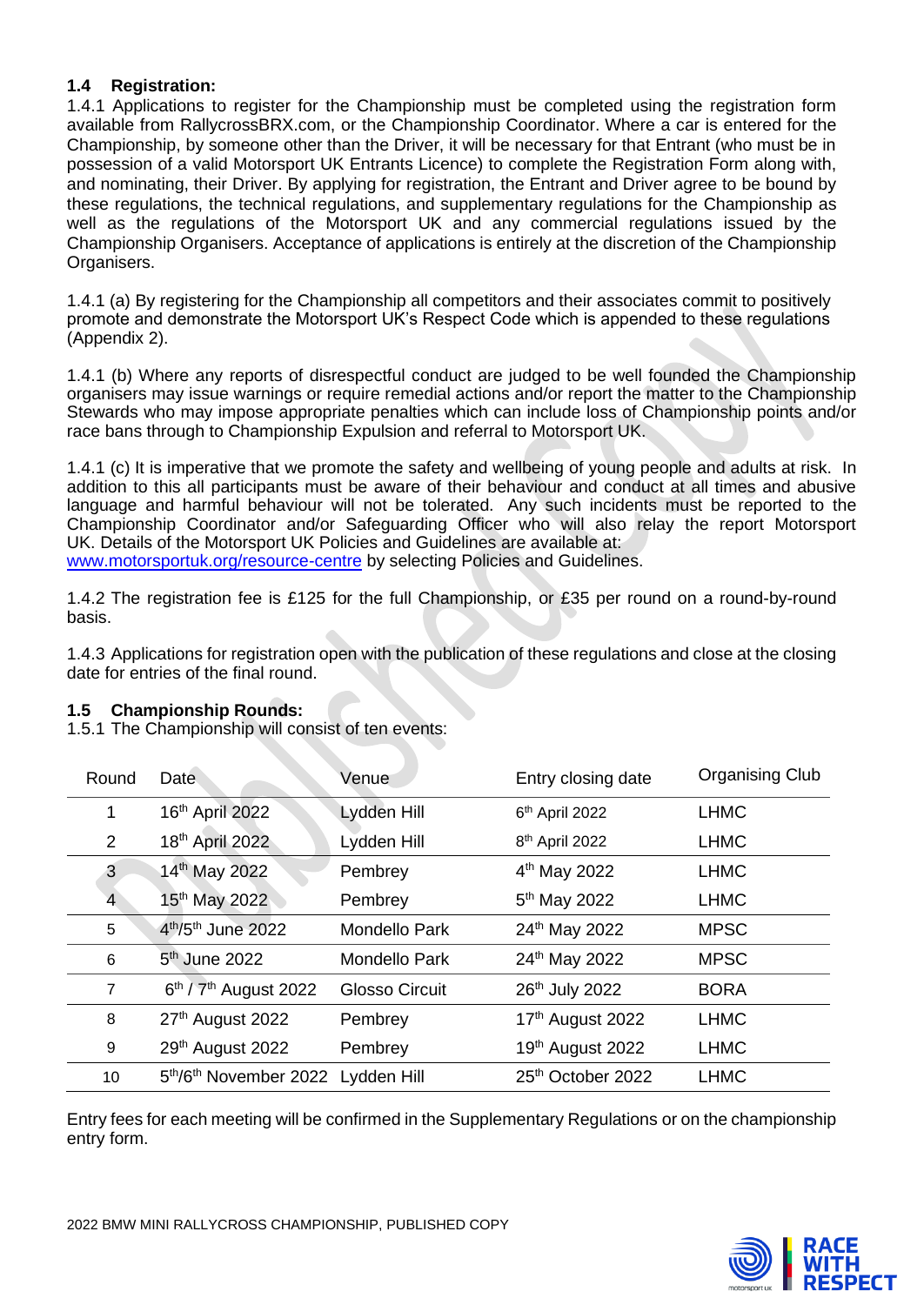The Organisers reserve the right, in accordance with Motorsport UK Yearbook D11.2, to cancel, postpone, change, or substitute events if necessary due to exceptional unforeseeable conditions, and are not liable for any damages so incurred as a result.

1.5.2 Entry secretary: Simone Cornish, [simone@lyddenhill.co.uk](mailto:simone@lyddenhill.co.uk) 01304 830557 LHMC, Lydden Hill Circuit, Wootton, Kent, CT4 6ET

1.5.3 Circuits used in the Championship are licenced by Motorsport UK, Motorsport Ireland or RACB and approved for all classes of rallycross car up to and including Supercar.

# **1.6 Scoring:**

1.6.1 In order to score points, collect trophies and awards, all cars and Drivers competing in the Championship will be required to display and wear Championship Sponsors' branding in the nominated position on clothing and vehicle as per the Championship's branding document. Non-compliance will result in loss of points, trophies, and awards for the relevant element of that event until compliance. The position of branding to be carried on cars and clothing will be specified the Championship Branding Guide (7, Commercial).

1.6.2 The Championship Organisers reserve the right to enter a guest car(s) into any Championship event. Such entries will not be registered for the Championship and will not score points but can qualify for event awards. Guest competitors must comply with the licence eligibility criteria as prescribed in article 1.3 but do not need to register for the Championship. Full Championship points will be awarded to the registered drivers, for clarification, if a guest driver places third, a registered driver in fourth place will receive the Championship points that he/she would have received for placing third

1.6.3 The allocation of Championship points will be determined as follows:

Championship points will be awarded from first to eighth positions and will be based on the classification of the final.

Additional Championship points will be awarded for intermediate classification and semi-final positions

In any event where the semi-finals, and/or the final is not run, competitors will score full championship points based on positions at the Intermediate Classification or the qualifying order for the final and the Intermediate Classification as appropriate.

| 1st | 8 points | 9th              | 0 points |
|-----|----------|------------------|----------|
| 2nd | 7 points | 10 <sub>th</sub> | 0 points |
| 3rd | 6 points | 11th             | 0 points |
| 4th | 5 points | 12th             | 0 points |
| 5th | 4points  | 13th             | 0 points |
| 6th | 3 point  | 14th             | 0 points |
| 7th | 2 points | 15th             | 0 points |
| 8th | 1 point  | 16th             | 0 point  |

Championship points will be awarded for the Intermediate Classification as shown below.

Championship points will be awarded for semi-finals as shown below.

| 1st | 6 points |
|-----|----------|
| 2nd | 5 points |
| 3rd | 4 points |
| 4th | 3 points |
| 5th | 2 points |
| 6th | 1 point  |

Following completion of the Final and/or publication of the event classification where no final is run, Championship points will be awarded for finals as shown below.

| 1st                                                   | 12 points |  |
|-------------------------------------------------------|-----------|--|
| 2 <sub>nd</sub>                                       | 10 points |  |
| 2022 BMW MINI RALLYCROSS CHAMPIONSHIP, PUBLISHED COPY |           |  |

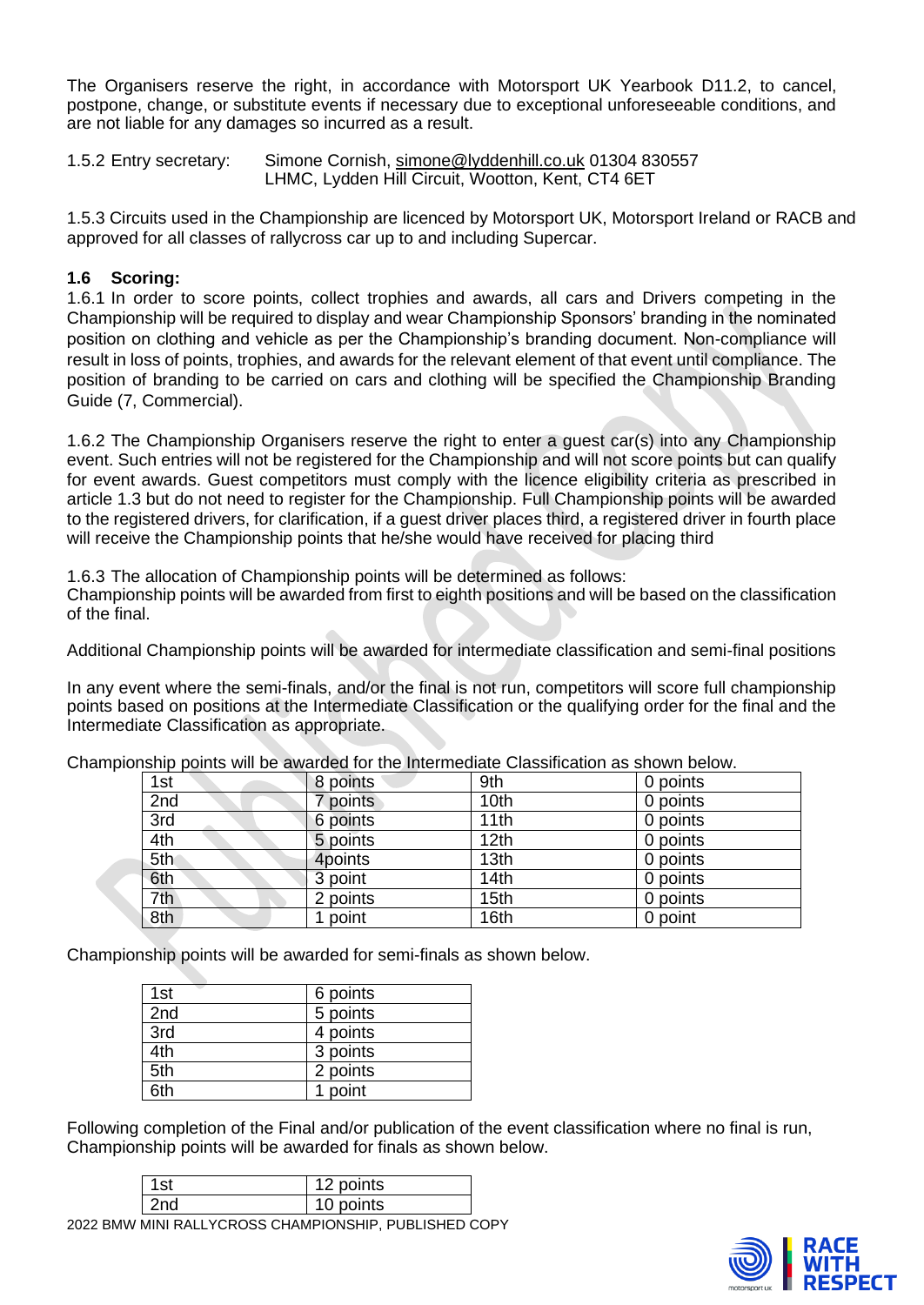| 3rd               | 9 points |
|-------------------|----------|
| $\overline{4}$ th | 8 points |
| 5th               | 7 points |
| 6th               | 6 points |
| 7th               | 5 points |
| $3t\bar{h}$       | 4 points |

In the Championship a competitor will count results from all of the Championship events run less one, however only a round that has been started can be dropped.

Where events run combined with other championships, those not registered in the Championships for the purpose of point scoring will be ignored.

All Championship events will score maximum points regardless of distance.

1.6.4 If a dead heat is declared in any race, semi-final or final, all the Drivers concerned will score full points for that place.

In the event of a tie between two or more Competitors in the Championship, the greater number of first place finishes in finals or full declared event results achieved by the Competitors involved in the tie will be used to determine the overall final standing.

Should a tie still exist, it will be resolved by taking into account the greater number of second places achieved; then third places etc.

Should a tie still exist, it will be resolved by taking into account the number of competitors (i.e., points scorers) beaten during the season by each Competitor.

### 1.6.5 Deleted

### 1.6.6 Event Penalties

Where a competitor is disqualified from a qualifying race, semi-final or final, or from the event, that event must be one of those counted towards the end of year score among those contributing to his/her championship score.

#### **1.7 Awards:**

1.7.1 All trophies will be presented to the drivers as soon after the last race as is practical. To receive event trophies, the driver must attend the prize-giving in racewear with branding correctly displayed. Cooper Tires caps will be given to each competitor and must be worn for the duration of prize giving. Prize giving will be conducted in accordance with local coronavirus regulations which will be provided in the Final Instructions.

1.7.2 Trophies will be presented at each event to drivers as follows: 1st, 2nd, and 3rd: A trophy

1.7.3 End of season awards are Trophies and will be presented as follows: First place, a trophy Second place, a trophy Third place, a trophy

1.7.4 Bonuses:

The Championship Organisers will endeavour to obtain sponsored awards or bonuses during the series and reserves the right to introduce same at any time without any obligation to distribute such awards retrospectively.

In the event of any Provisional Results or Championship Points Tables being revised after any provisional awards presentations and such revisions affecting the distribution of any awards, the Competitors concerned must return such awards to the organising club for the event concerned in good condition within seven days.

1.7.5 Entertainment Tax liability

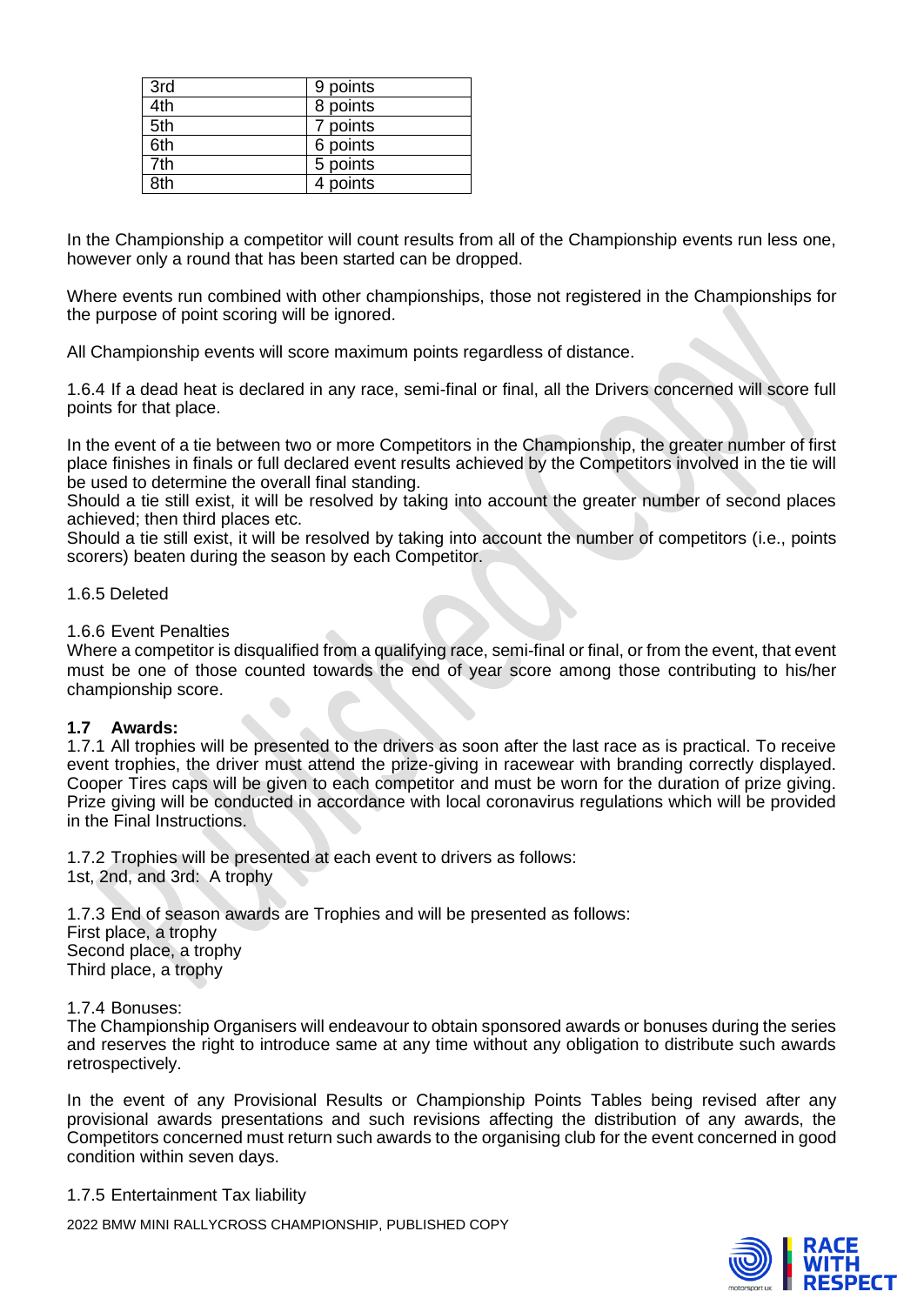In accordance with current government legislation, the organiser is legally obliged to withhold tax at the basic rate on all payments to non-UK resident sportsmen/women and account to HMRC using form FEU1, the quarterly return of payments made to non-resident entertainers and sportsmen/women.

That is, those persons who do not have a normal permanent residence in the UK. The UK does not include the Isle of Man, Channel Islands or Eire. This means that, as the organiser, LHMC is required to deduct tax at the current rate applicable from any such payments they may make to non-UK residents.

Under certain circumstances, it may be possible for competitors to enter into an agreement with HMRC to limit the tax withheld. Any application for such an arrangement must be made in writing and not later than 30 days before the payment is due.

For further information contact:

Charities, Savings and International 1 HM Revenue and Customs BX9 1AU United Kingdom Tel: 03000 547 395

# 2. **SPORTING REGULATIONS - JUDICIAL PROCEDURES**

2.1 **Rounds:** In accordance with Section C of the current Motorsport UK Yearbook these regulations and any Supplementary regulations for the event.

2.2 **Championship:** In accordance with Section C of the current Motorsport UK Yearbook and these regulations.

2.3 Any Regulation clarifications necessary during the year will be notified in writing to all registered Competitors in an Official Bulletin (Motorsport UK Yearbook D11.2).

2.4 C2.1.7. does not apply with the exception of penalties imposed in respect of General Conduct (C2.1.5 (iii)) where licence penalty points will still apply

### **2.5. TECHNICAL DISPUTES**

2.5.1. The Organisers and the Championship Eligibility Scrutineer reserve the right to check, seal and/or remove any suspect part for more detailed examination.

2.5.2 The Organisers and the Championship Eligibility Scrutineer also reserve the right to impound individual parts or the whole car without prior notification.

All costs will be borne by the Competitor.

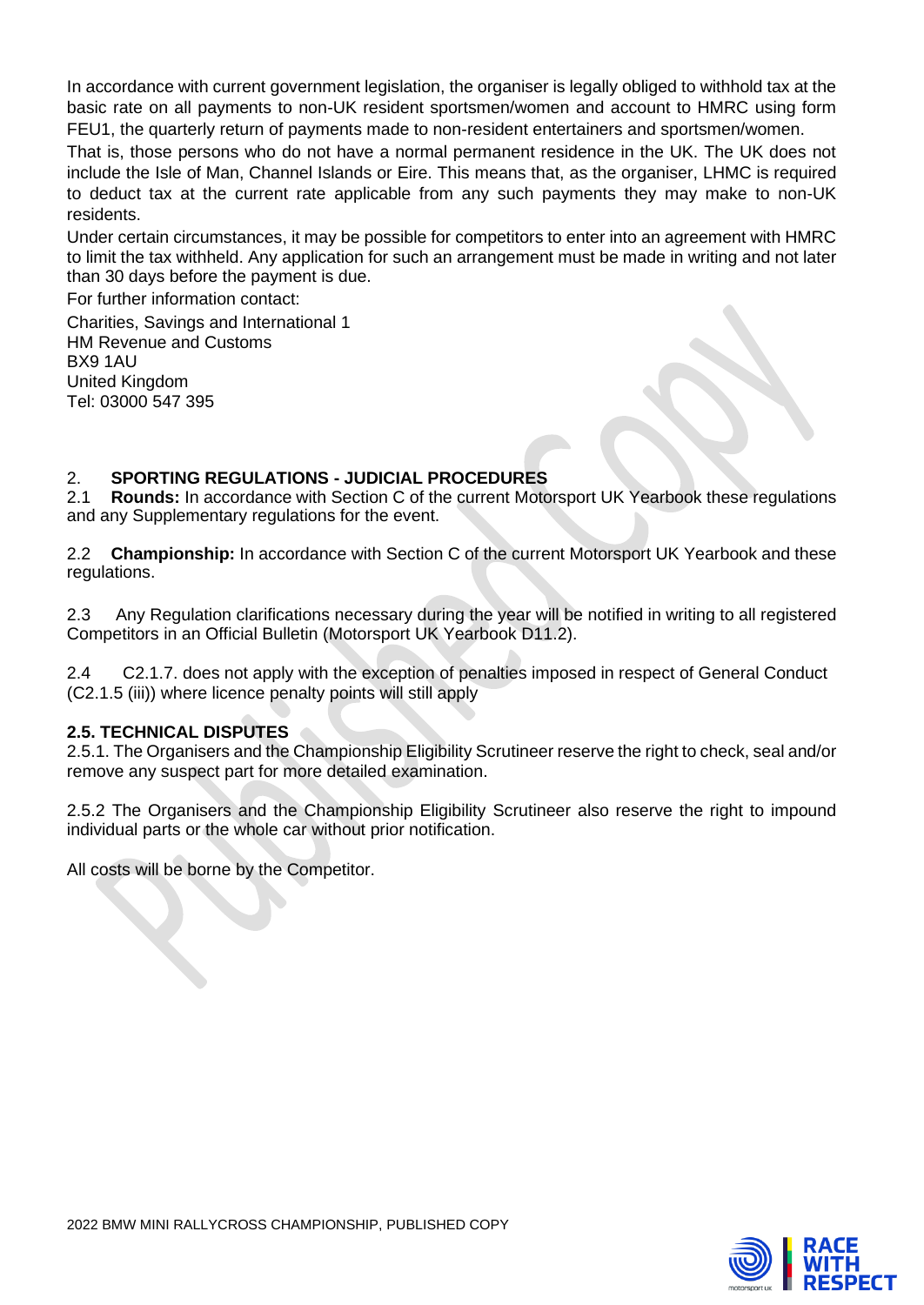# **3. CHAMPIONSHIP MEETINGS & PROCEDURES**

### 3.1 **Entries:**

3.1.1 Competitors are responsible for submitting correct and complete entries with the correct entry fee prior to the closing date for entries before each Event.

3.1.2 Incorrect or incomplete entries (Including driver to be nominated entries) are to be held in abeyance until they are complete and correct and the date of receipt for acceptance of entry purposes shall be the date on which the Entry Secretary receives the missing or corrected information or fee.

3.1.3 Any withdrawal of Entry or Driver/Car changes made after acceptance of any entry must be notified to the Entry Secretary in writing. Motorsport UK Yearbook D25.1.12 applies.

3.1.4 The Entry Fee for each event shall be specified in the Supplementary Regulations and on the entry form.

3.1.5 Reserves will be listed in the Final List of Entries published with Final Instructions or in a Bulletin.

### 3.2 **Briefings:**

Organisers should notify Competitors of the times and locations for all briefings in the Final Instructions for the meetings. Competitors must attend all briefings. However, briefings will be conducted in compliance with local coronavirus regulations which may include electronic briefings in advance of the event.

### 3.3 **Practice:**

3.3.1.Should any Practice session be disrupted the Race Director/Clerk of the Course shall not be obliged to resume or re-run the session, the decision of the Clerk of the Course shall be final.

3.3.2.Each driver shall complete a minimum of 3 laps in the car to be raced and in the correct session.

### 3.4. **Races:**

3.4.1 Each event will consist of practice, up to three rounds of Qualifying races, semi-finals and final. With the exception of Lydden Hill (November) where there will be two practice, four qualifying races, semi-finals and finals.

3.4.2 A joker lap will be used where the circuit track licence allows. This will be advised in final instructions or official bulletin. In each qualifying heat, one of the laps must be the Joker Lap. In the Qualifying races any driver who does not take the joker lap will receive a penalty of 30 seconds. In a semi-final or final any driver who does not take the joker lap will be classified last in that race. Two judges of fact will be appointed to note the numbers of the cars passing through (one judge of fact where there is a timing loop in the Joker Lap). At the exit of the joker lap, the cars on the main track have priority. (see Motorsport UK Yearbook N5.1.4).

3.4.3 All categories will start Qualifying Races in 3-2-3 format up to the maximum allowed by the track licence. In all cases the decision of the Clerk of the Course is final, grid format may be amended at the discretion of the Clerk of the Course. Grids for semi-finals and finals will have a maximum of eight starters in 3-2-3 format.

3.4.4 The grids for the first Qualifying races will be determined by random draw. The grids for the second Qualifying races will be based on the result of the first Qualifying, the grids for the third Qualifying races will be based on the result of the second Qualifying and the grid for the fourth Qualifying races will be based on the result of the third Qualifying. (i.e., the fastest driver in Qualifying one will be on pole for the last race for the second Qualifying. The second fastest will be in second grid slot in the last race, etc). Where there are two or more races per Qualifier, the number of starters will be split as equally as possible over the races run.

3.4.5 Qualifying races will be run over 4 laps, semi-finals and finals will be run over six laps. Race length may be changed at the discretion of the Clerk of the Course.

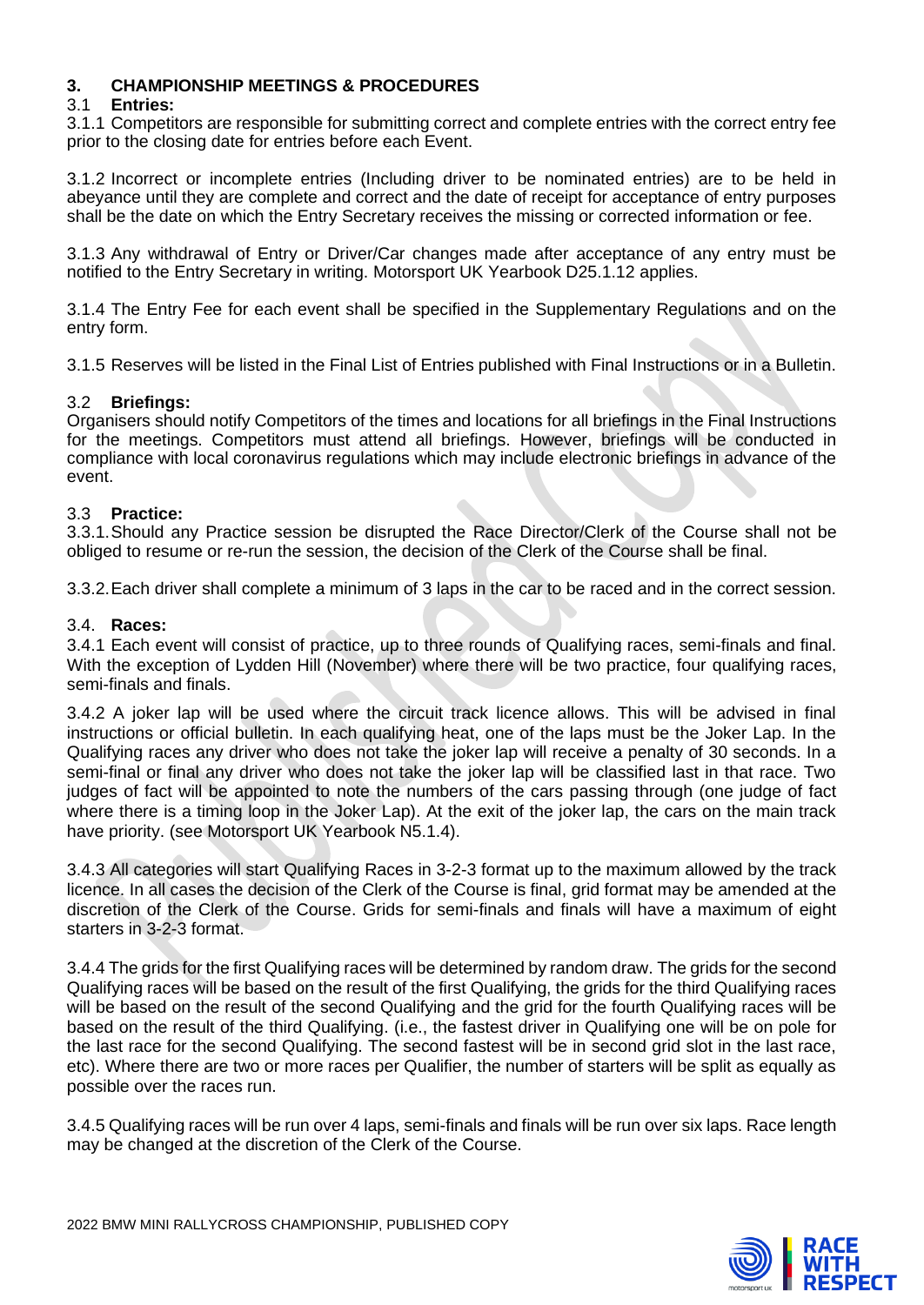3.4.6 If there are fewer than 10 entries in a Championship or class, the clerk of the course may run combined races in qualifying and finals for those cars.

Championships and classes may be amalgamated for the duration of the events at the discretion of the Clerk of the Course. Any such amalgamation will be detailed in final instructions or other bulletins.

3.4.7 Should any race be disrupted the Clerk of the Course shall not be obliged to resume or re-run the race.

### **3.5 Qualifying points**

3.5.1 All the Qualifying Heats will be timed, and the fastest Driver in each Qualifying will be awarded 50 points, the second fastest 45 points, the third fastest 42 points, the fourth fastest 40 points, the fifth fastest 39 points, the sixth fastest 38 points, the seventh fastest 37 points, and so on.

3.5.2 Those Drivers who did not complete a Qualifying (DNF) will be credited with a total of points equal to the number of points that the slowest Driver would be given, less one point, supposing that all the starters in the Competition were classified. Those Drivers who did not start the Qualifying (DNS) and those Drivers who were disqualified (DSQ) from the Qualifying will not be credited with any points. In the event that two or more Drivers achieve equal times, they will be separated according to their best lap time during the Qualifying concerned.

If a race is restarted, a Driver who started in the first or subsequent starts, but was not able to start in the race that was completed, will be shown as DNF instead of DNS and will be credited with the appropriate number of points

3.5.3 After the Qualifying Heats, there will be an intermediate classification according to each Driver's total points scored in the four Qualifying Heats. In the event of tied positions in the intermediate classification, precedence will be given to the Driver who the greater number of first places, then second places, then third places, etc., achieved in all the Qualifying Heats. In the event of further tie, precedence will be given to the Driver who was the fastest in the last Qualifying heat. To appear in this intermediate classification, a Driver must have crossed the finish line having completed the same number of laps as the winner and been duly classified in at least one qualifying heats.

3.5.4 Semi-finals will only be run if there are a minimum of 10 qualifiers able to participate. A driver who has qualified for the semi-finals or final but is unable to take the start and does not inform the organisers of this may be penalised with the loss of Championship points.

3.5.5 To be classified as a finisher and qualify for the semi-finals or final a competitor must have completed at least one Qualifying race.

3.5.6 The results of all qualifying races will count in the Intermediate Classification.

3.5.7 Where competitors have equal points in the Intermediate Classification, precedence will be given to the driver(s) who were fastest in the third Qualifying races. Should that fail to resolve the tie, the fastest time in the second Qualifying races will be considered, and then the fastest time in the first Qualifying races.

#### 3.6 **Finals**

3.6.1 The 16 top scoring drivers in the intermediate classification will qualify for the semi-finals. The winner, second, third and fourth place driver in each semi-final will qualify for the final. The semi-finals will only be run if there are at least 10 cars able to participate a minimum of five cars per semi-final; if the semi-finals are not run, the nine top-scoring drivers in the intermediate classification will progress directly to the final.

3.6.2 Semi-finals and finals will be run over six laps. From the Intermediate classification, drivers placed in positions 1,3,5,7,9,11,13 & 15 will start in semi-final one. Drivers placed in positions 2,4,6,8,10,12,14 & 16 will start in semi-final two.

2022 BMW MINI RALLYCROSS CHAMPIONSHIP, PUBLISHED COPY 3.6.3 Of the two semi-final winners, the one placed higher in the Intermediate Classification will start the final from pole, with the other starting second. The remaining grid places will be taken by the two

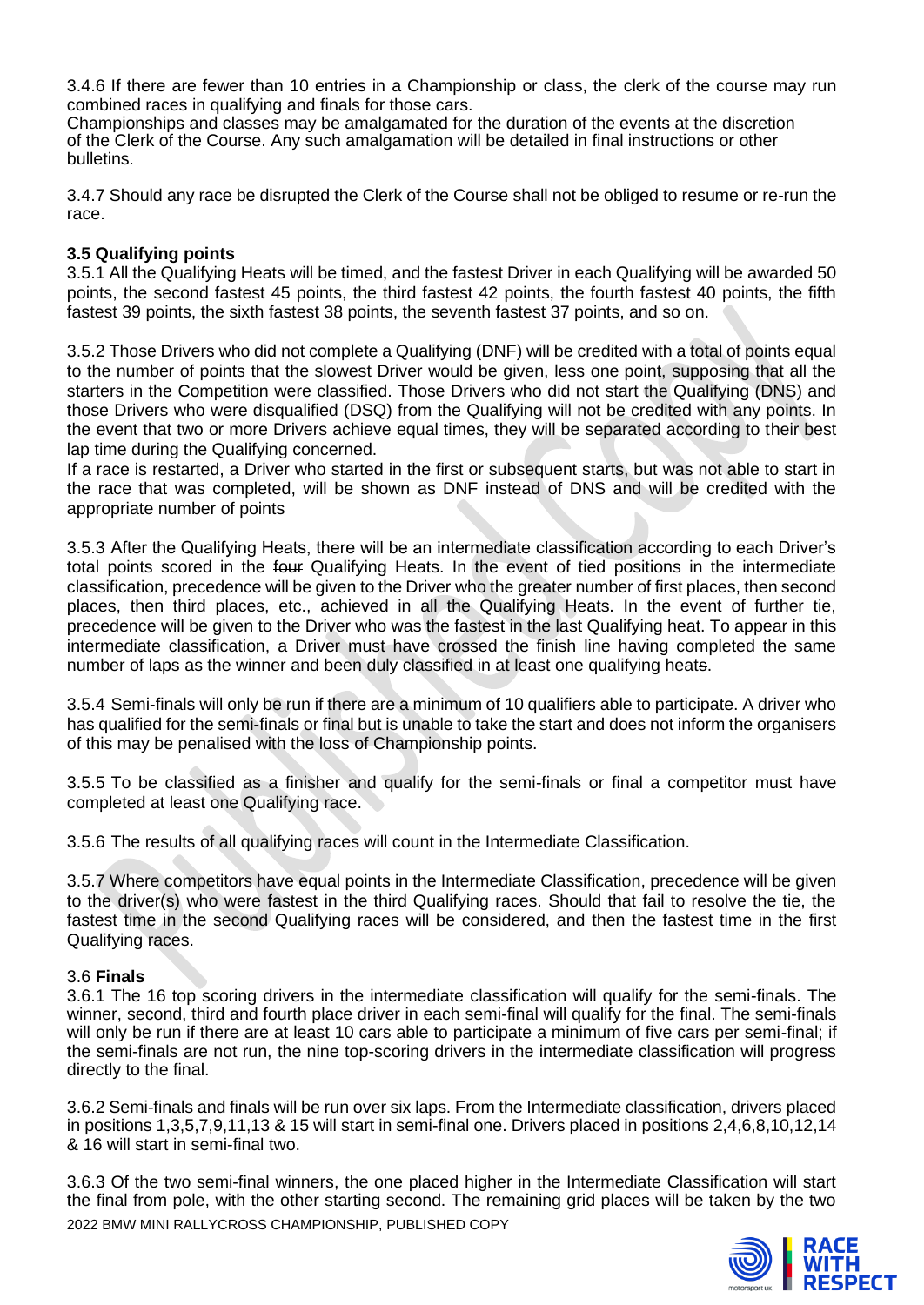second placed finishers, the two third placed finishers and the two fourth placed finishers (in each case the position in the Intermediate Classification which will determine which of each pair starts ahead of the other).

3.6.4 Reserves – Should any of the semi-final or final qualifiers be unable to take their place on the grid, the other starters in the race will move up and the last place on the grid will be taken by the next qualifier able to start. In the semi-finals, that means those from seventeenth down in the Intermediate Classification. In the final that means the highest placed in the intermediate classification of the two fifth-placed finishers from the semi-finals, then the other of the fifth-placed finishers. If neither of the fifth-place finishers can start, the same method between the two sixth-placed finishers, etc.

3.6.5 Final Classification – First to eighth positions will be the classification of the Final if semi-finals have been run. In the event of no semi-finals, first to ninth positions will be the classification of the Final. Ninth to 16th positions will be the semi-finalists who did not start in the final ranked by their classification in their semi-final. Drivers finishing in the same position in the two semi-finals will be classified according to their position in the Intermediate Classification (i.e., of the two fifth placed semi-finalists, the one placed higher in the Intermediate Classification will take precedence, etc.). 17th position onwards will be as per the Intermediate Classification.

3.6.6 To compete in the semi-finals or final, all competitors and their cars must be at the pre-grid area before the previous race has started. Should a competitor not be present and ready to race when the race is ready to be released from pre-grid, then the next placed qualifier may be allowed to start.

3.6.7 Those Drivers who did not complete a semi-final or final (DNF) will be credited with a total of championship points equal to the number of points that the slowest Driver would be given. Those Drivers who did not start the semi-final or final (DNS) will be credited with a total of points equal to the number of points that the slowest Driver would be given, and those Drivers who were disqualified (DSQ) from the semi- final or final will not be credited with any championship points for the relevant part of that event.

### 3.7 **Starts:**

3.7.1 Competitors will miss their qualifying race/final if they are not ready in the pre-grid when cars are released and will not be placed in a later race.

3.7.2 The pre-grid marshals shall have the right to ask excessive support crew to leave the pre- grid.

3.7.3 Only event officials and drivers will be permitted in the start area, unless otherwise instructed by the Clerk of Course.

3.7.4 Competitors must take their starting position safely as directed by the start line official without delay. Any competitor who causes a delay may be refused a start.

3.7.5 Competitors must be within 120mm of the grid line at the start of the race.

3.7.6 Any drivers unable to start a race or final must inform the Organisers at the Paddock Office in good time before that race.

3.7.7 All cars will be released from the pre-grid to form up on the grid prior to the start in formation as specified on the grid sheet.

3.7.8 The start will be via a Standing start. Competitors will be shown a "Ready to Race" sign to indicate that the start is imminent. The signal for the race start will be the green lights coming on. In the event of a false start there will be flashing red light and the start procedure will be undertaken again

3.7.9 In the event of any starting lights failure the Starter will revert to use of the National Flag once all competitors have been advised of the fact

3.7.10 The Organisers reserve the right to amend this start procedure via a bulletin issued to all competitors. This may involve changing the method of starting and/or the countdown procedure leading up to the start signal being given.

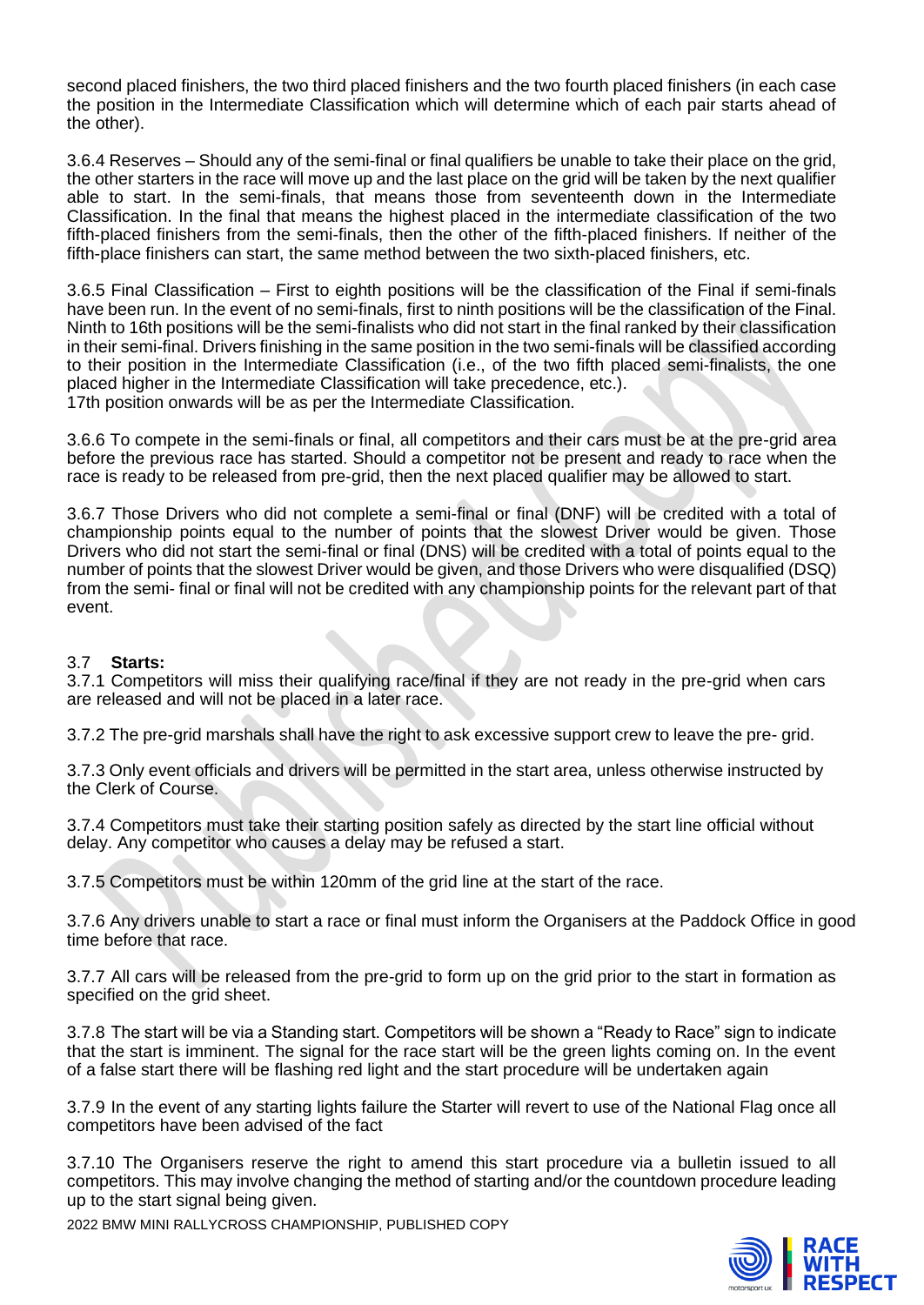3.7.11 Electronic beams, or similar devices, will be used in conjunction with starting lights to detect false starts. These will be monitored by a judge of fact. When a false start occurs in a qualifying race, a semifinal or final, all competitors will return to their original starting position and the starting procedure will begin again. The competitor(s) who caused the false start must pass through the joker lap section twice in the race concerned (at a circuit with no joker lap, a competitor who causes a false start will be placed on an additional row at the back of the grid for the re-start). If any competitor commits a second false start they will be removed from the grid and not permitted to start and will be classified as disqualified from the race concerned.

3.7.12 The Clerk of Course may order a complete restart if he considers there to have been a faulty start.

3.7.13 In the event of the electronic equipment failing, a judge of fact, who will be named, will adjudicate on all starts. This may include instances where the lights do not lock, but a jump-start is evident.

# 3.8 **Session Red Flag**

3.8.1 Should the need arise to stop any race or practice; red flags will be displayed at the Startline and at all Marshals Signalling Points around the Circuit.

This is the signal for all drivers to cease circulating at racing speeds, to slow to a safe and reasonable pace and to drive to the parc ferme or the starting grid area, as directed by officials. No work may be carried out on any car unless authorised by the Clerk of the Course or Scrutineer. Any car that returns to the paddock will be considered to have retired from the race.

3.8.2 Motorsport UK Yearbook regulations N5.3.2 to N5.3.2.8 inclusive shall apply.

# 3.9 **Race Finishes:**

After taking the Chequered Flag drivers are required to:

- progressively and safely slow down
- remain behind any competitors ahead of them,
- return to the paddock entrance as instructed,
- comply with any directions given by marshals or officials
- keep their helmets on and harnesses done up while on the circuit

• if so directed, place their car into the parc ferme where it must remain until released by the Championship Eligibility Scrutineer or his deputy

### 3.10 **Results:**

All Practice Timesheets, Grids, Race Results are to be deemed Provisional until all vehicles are released by Scrutineers after Post Practice/Race Scrutineering and/or after completion of any Judicial or Technical Procedures. (Motorsport UK regulation D26.3)

### 3.11 **Timing transponders:**

It is the Competitors responsibility to ensure that a working transponder of one of the types listed below is fitted to the vehicle.

- AMB260
- Mylaps car\bike (red)
- Mylaps X2 car\bike with active subscription

Cars fitted with other makes or types of transponder will not be included in any practice or race results. It is, therefore, the responsibility of each competitor to:

- Fit an appropriate Transponder in the location approved for the type/class of car.
- Provide the unique 7-digit Identification Number of the Transponder being used on the Entry Form for each event
- Ensure the transponder is secure and in good working condition for every practice, heat and final
- Notify the Secretary of the Meeting of any change of transponder being used.
- Replace any transponder damaged, lost, or inoperative.

Any competitor starting a practice, heat or final with an inoperative transponder will not be timed until the defect has been rectified or a replacement transponder has been fitted.

Any competitor starting a practice, heat or final using a transponder registered to another competitor will not be timed until the Secretary of the Meeting has been informed of all changes relating to the use of that transponder.

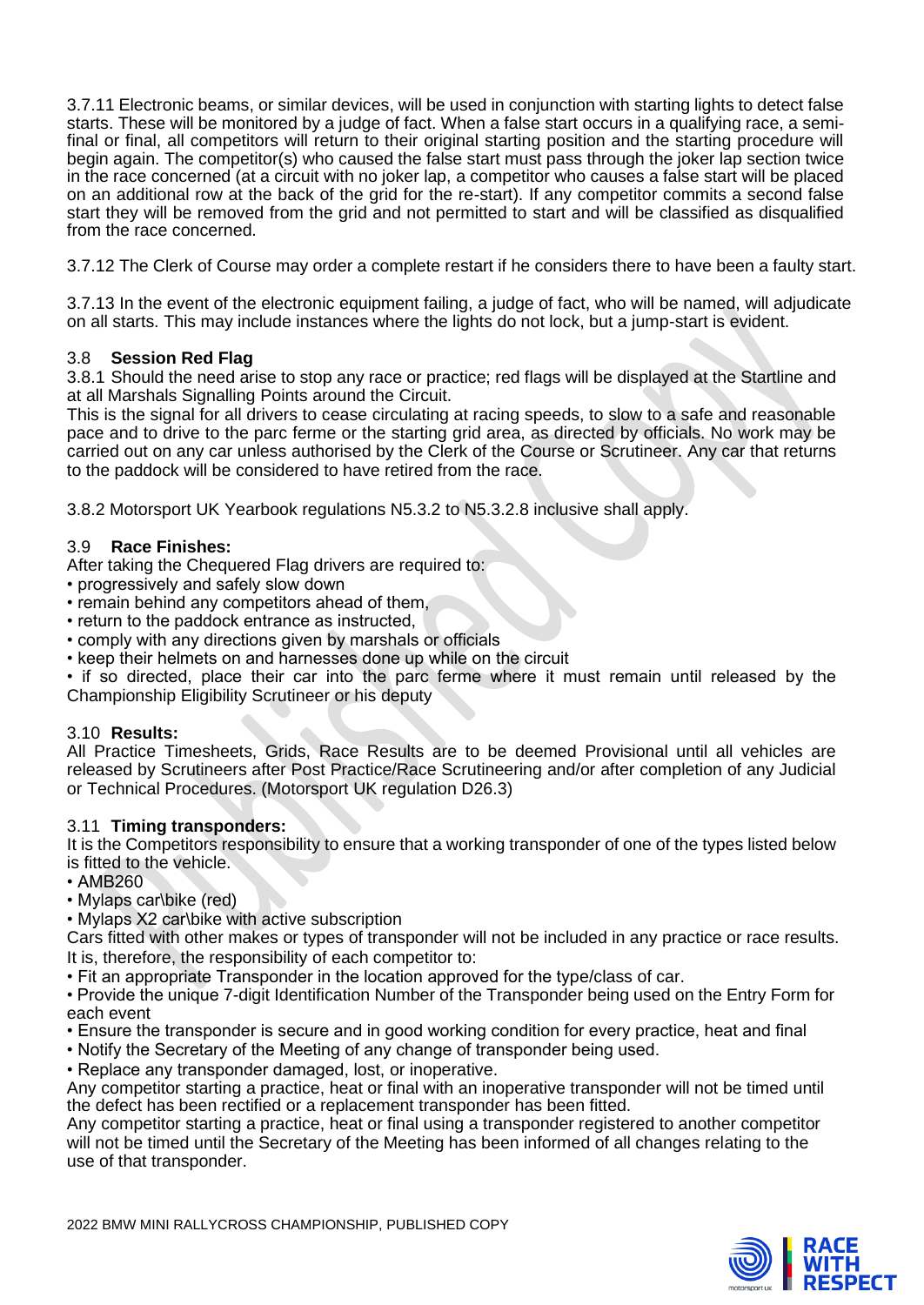3.11.1 No electronic equipment may be placed within five metres of any official timing line and any breach of this may result in the confiscation of the equipment concerned.

### 3.12 **Paddock**

3.12.1 Competitors must ensure that the Motorsport UK, Circuit Management and Organising Club Safety Regulations are always complied with. In addition, any paddock plan issued by the Organisers must be complied with and the minimum amount of space should be used when setting up.

### 3.12.2 Refuelling:

A refuelling area will be provided, and all competitors must purchase their fuel from and be refuelled in this area. Race and super unleaded fuel will be available at all rounds. The fuel supplier will operate the refuelling zone and will also carry out fuel checks. The penalty for non-compliance will be disqualification from the event.

3.12.3 The championship reserves the right to admit guest competitors running non-control fuel, prior approval must be sought from the championship coordinator. Any guest running non-control fuel is not eligible for championship points but can receive event awards.

### 3.13 **Scrutineering**

Competitors may be issued with a scrutineering time. It is the competitors' responsibility to attend at this time. If competitors are unable to attend, permission for an alternative time must be sought from the Clerk of the Course.

Competitors will not be permitted to go through scrutineering until decal placement has been checked and the car has been weighed.

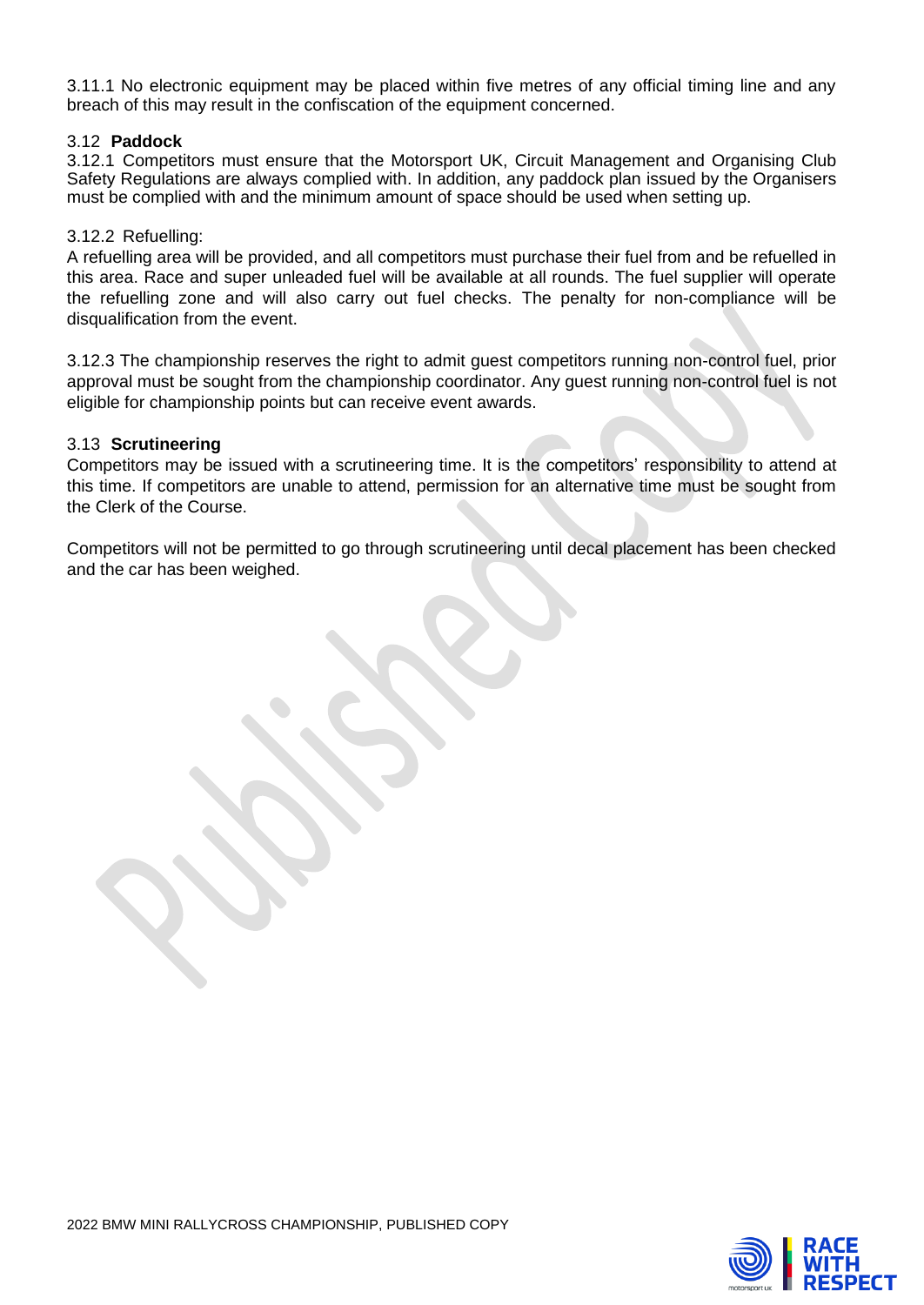# **4 PENALTIES:**

4.1 Technical infringements arising from post-practice Scrutineering or Judicial Action: Minimum Penalty; The provisions of Motorsport UK Regulations: C3.3.

4.2 Arising from post event Scrutineering or Judicial Action: Minimum Penalty; The provisions of Motorsport UK Regulations: C3.5.1. (a) and (b).

For infringements deemed to be of a more serious nature the Clerk of the Course and/or Stewards of the Meeting are to invoke the provisions of Regulation C3.5.1. (c).

4.3 Repeated Technical Infringements will be referred to the Championship Stewards for consideration of disqualification from the Championship of the Car, Driver or Entrant.

4.4 Infringements of non-technical Motorsport UK Regulations and the Sporting Regulations issued for the Championship in accordance with the Motorsport UK Yearbook section C; any such penalties may affect a competitor's eligibility for Championship points and awards.

4.5 If it appears from any evidence that there may have been actions by a competitor, or a member of his team considered to have bought the championship into disrepute the Championship Co-Ordinator will be entitled to request that the championship Stewards consider the inception of an inquiry into the matter. Penalties may include individual event bans, loss of event awards and or end of season awards, loss of championship points or disqualification from the championship. The Championship stewards' judgement will be subject only to the right of appeal to the Motorsport UK.

| ٧<br>٦<br>×<br>۰, |  |
|-------------------|--|
|-------------------|--|

| ט.+                                                                                              |                                                                                                                                                                                    |                                                                                                                                                                                                           |
|--------------------------------------------------------------------------------------------------|------------------------------------------------------------------------------------------------------------------------------------------------------------------------------------|-----------------------------------------------------------------------------------------------------------------------------------------------------------------------------------------------------------|
| <b>Breach</b>                                                                                    | <b>Example/Explanation</b>                                                                                                                                                         | <b>Penalty</b>                                                                                                                                                                                            |
| <b>Track Limits</b>                                                                              | Any competitor who leaves the circuit such<br>that TWO wheels are off the course<br>whether or not an advantage is gained SR.<br>9.2.1                                             | $1st$ offence – No Penalty<br>2 <sup>nd</sup> offence - Offence will be issued on results as<br>official warning<br>$3rd$ offence - 5s penalty for that race<br>$4th$ offence - 10s penalty for that race |
| Not wearing or displaying<br><b>Championship sponsor</b><br>branding                             | Branding must be displayed in accordance<br>with branding guidelines<br>Example: not displaying the Cooper Tire<br>branding on your car or overalls.                               | Loss of points, trophies & awards for that<br>element of the event. I.e. that race                                                                                                                        |
| Incorrect transponder                                                                            | Includes transponder not working & not<br>having a transponder.                                                                                                                    | Disqualification from race                                                                                                                                                                                |
| Non-compliance with<br>championship fuel (This does<br>not apply to guest drivers - See<br>1.6.2 | Using a fuel other than the championship<br>fuel supplied by<br>Vital Equipment (Carless Superplus or<br>Carless Turbo Ultimate Dev)                                               | Disqualification from event                                                                                                                                                                               |
| <b>Technical infringements</b><br>arising after event<br>scrutineering or judicial<br>action     | Making any modifications to the car which<br>are against championship regulations.<br>Example: Running on non-Championship<br>Tyres or running the wrong restrictor.               | Disqualification from event. Forfeit Championship<br>points and awards                                                                                                                                    |
| Infringements of<br>nontechnical MSUK regs &<br>sporting regs                                    | Breaking any MSUK or Championship<br>sporting regulations. Example: Refuelling<br>outside of the designated area.                                                                  | May affect competitor's eligibility for<br>Championship points/awards. Decision of the<br>CofC / Race Director                                                                                            |
| Non-compliance with camera<br>regulations (5.4.1-5.4.4)                                          | Video footage not available to clerk of<br>course when requested. Example: driver<br>not carrying a forward-facing<br>camera or camera breaking meaning<br>footage is unavailable. | Disqualification from the race                                                                                                                                                                            |
| No ground sheet or fire<br>extinguisher in paddock                                               |                                                                                                                                                                                    | Refused permission to start until they comply                                                                                                                                                             |
| Not taking joker<br>lap<br>in<br><b>Qualifying heat</b>                                          |                                                                                                                                                                                    | 30s penalty                                                                                                                                                                                               |
| Not taking joker lap in Semi<br><b>Final or Final</b>                                            |                                                                                                                                                                                    | Classify as last                                                                                                                                                                                          |
| Gaining an unfair advantage                                                                      |                                                                                                                                                                                    | A time penalty of up to one minute or a place<br>penalty of up to 10 places                                                                                                                               |

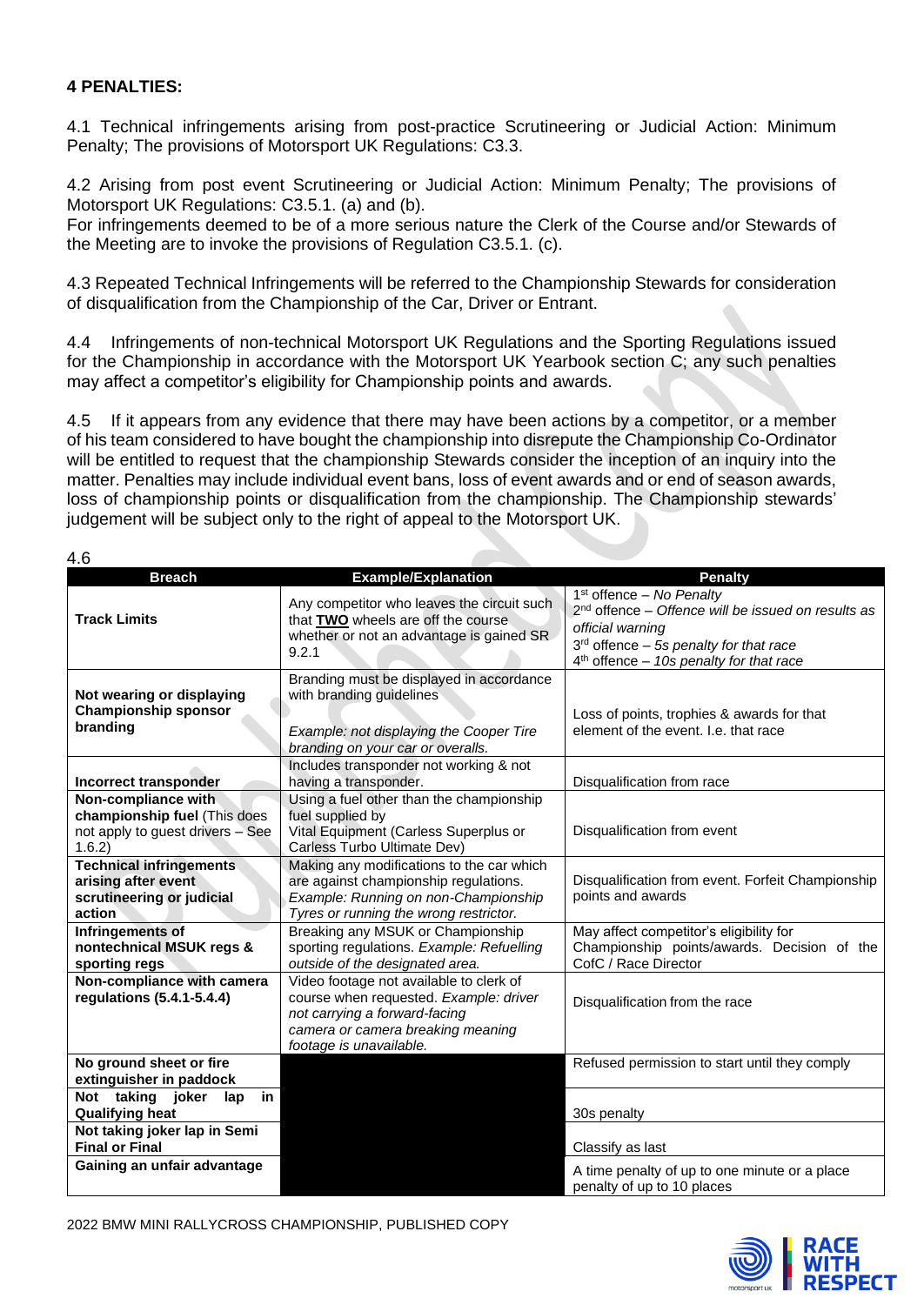4.6.1 Any competitor penalised in contravention of C2.1.5 (i)(Driving – breach of 1.1.5, Q.12.18, Q.12.21 (with the exception of Q12.21.2.), Q.12.23) will incur Championship penalty points and each and every penalty will accumulate as a Championship trigger offence and will result in a deduction of Championship points at the third penalty as follows:

Offence 1 - Warning Offence 2 - Warning Offence 3 - 5 Championship points Offence 4 - 10 Championship points Offence 5 - 15 Championship points, And so on.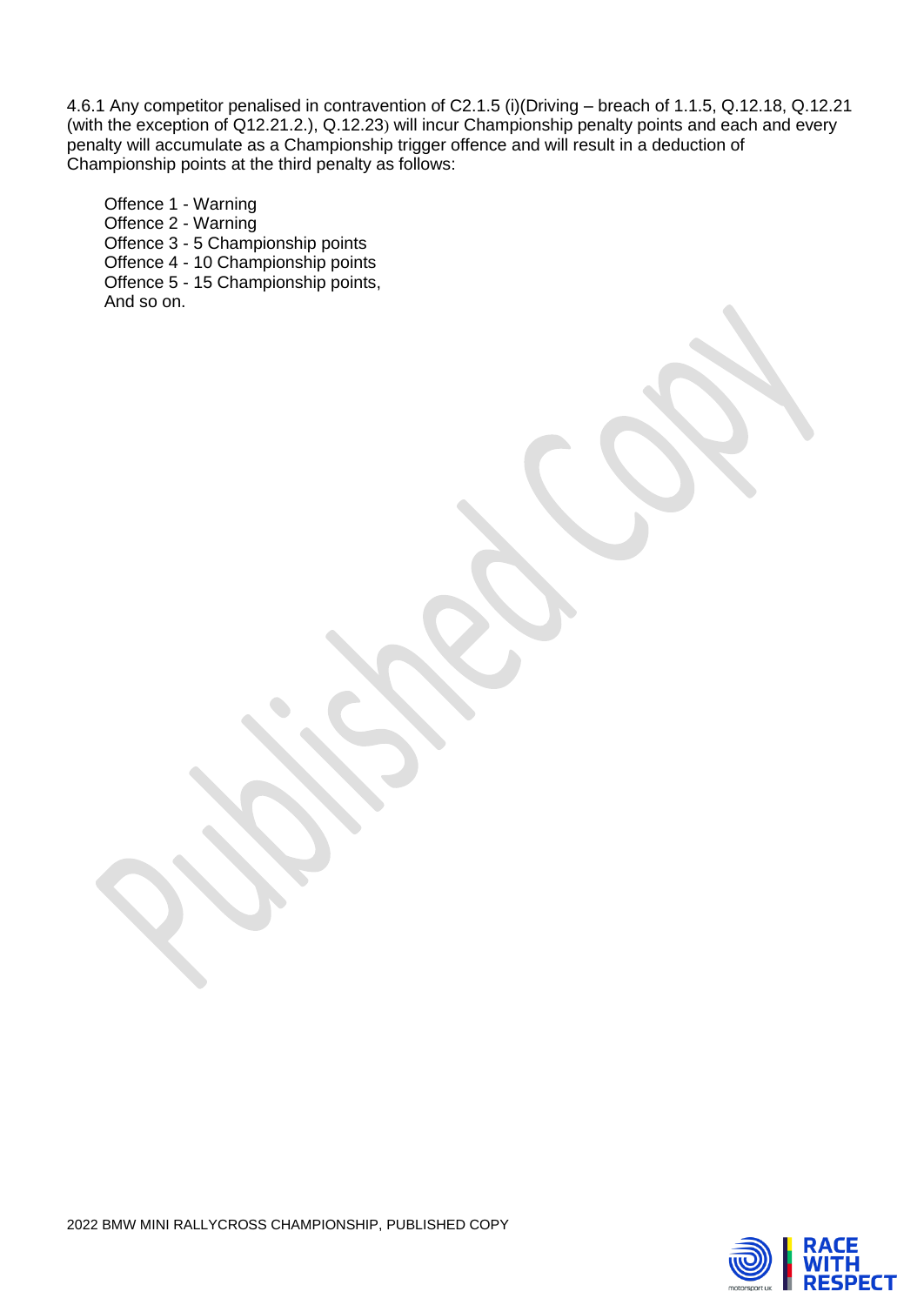# **5. TECHNICAL REGULATIONS - GENERAL**

# 5.1 **Eligible vehicles**

As defined in 6.

# 5.2 **Fuel**

Vital Equipment has been appointed as the single fuel supplier. All fuel must be purchased onsite from the supplier which will operate a refueling zone in which all refueling must take place. Carless Superplus must be used.

5.2.1 Fuel sampling and testing; Motorsport UK Yearbook J5.13.7 and D34 apply.

5.2.2 Comparison testing may take place at any stage of any event in the Championship. Fuel must be equal to or better than 99.90% to be deemed compliant in comparison testing.

# 5.3 **Telemetry / Voice Communications**

5.3.1 Any form of wireless data transmission between the vehicle and any person and/or

equipment is prohibited while the car is on the track.

This definition does not include:

– Voice radio communications between the driver and his/her team

– Transponder from the official timekeeping, and

– Automatic timing recording.

None of the previously mentioned transmission data may in any way be connected with any other system of the car (except for an independent cable to the battery only).

On**‐**board data recorders are allowed.

The transmission of data by radio and/or telemetry is prohibited.

On**‐**board TV Cameras are not included in the above definitions.

Data transmission through a temporary physical connection is allowed in the paddock only.

5.3.2 The use of radio between the driver and his/her team is not allowed.

# **5.4. Judicial Cameras**

**5.4.1.** All cars must carry a forward-facing camera, positioned to show the driver's feet, hands and the view through the front windscreen. A rear facing camera is also recommended. Cameras must record in HD quality and have a removable memory card. Systems with multiple cameras must be set to display images so that any 'inset' views do not obscure the view through the front windscreen or of the driver's hands and feet. Cameras must be mounted before scrutineering. Suction mounts are not permitted. **5.4.2.** It is the driver's responsibility to ensure that that camera is recording during practice, heats qualifying and finals.

**5.4.3.** It is the driver's responsibility to ensure that the battery life and memory card space is adequate to record the entire race and until the car is parked in the paddock or parc ferme. The memory card must contain only the current event.

**5.4.4.** Video must be made available to the clerk of the course on request. The driver must present any video requested by the Clerk of the Course on his own laptop/tablet, queued and ready to play.

The penalty for non-compliance with any of the above will be disqualification from the race.

**5.4.5.** The Clerk of the Course may request memory cards be left with him. Drivers must record the serial numbers of their memory card(s) to avoid any confusion when the card(s) are returned. It is the driver's responsibility to ensure they have a spare memory card available.

**5.4.6.** Judicial camera video can be used only by the officials and the Championship organiser. With the exception of cameras installed by the Championship TV contractor no other on car/in car video, still or motion picture cameras will be permitted without the written authority of the Championship Coordinator. For the avoidance of doubt, Competitors may not allow footage from the judicial camera to be published in any way without the written authority of the Championship Coordinator.

# **5.5. Numbers & Championship Identification**

**5**.**5.1** Competition numbers will be supplied by the Championship organiser. Only the numbers supplied can be used. Numbers must be positioned as detailed in the Championship Branding Guide. Where the car has no rear side window, positioning of the numbers will be by agreement with the Championship



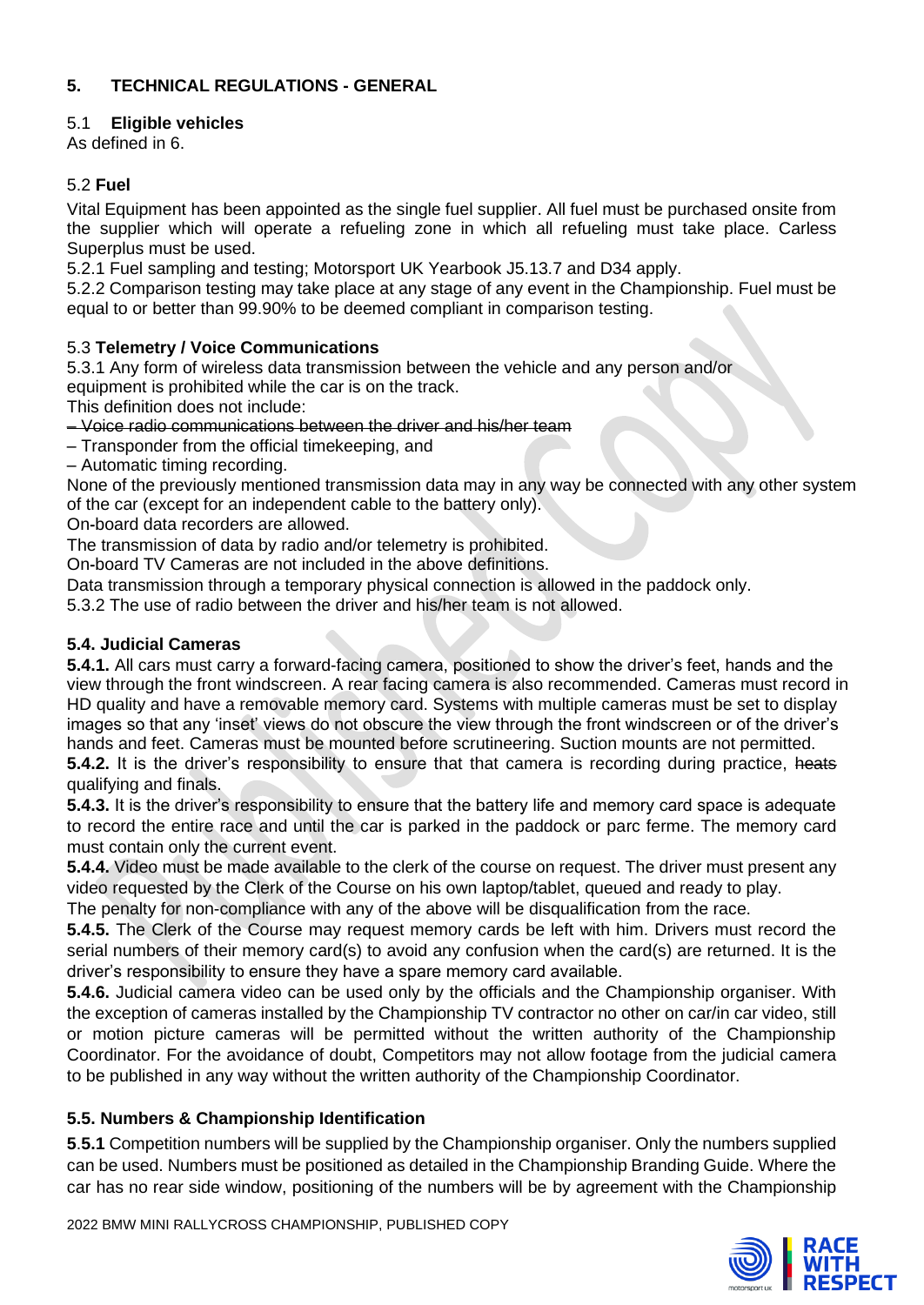Organisers.

**5.5.2** The driver's surname must be displayed on the rear side window. The driver is responsible for providing this decal which must be as specified in the Championship Branding Guide. Where the car has no rear side window, positioning of the driver's name will be by agreement with the Championship Organisers.

# **5.6 Safety Requirements**

**5.6.1.** Each competitor is required to carry at least one fire extinguisher and have it available for use at their service area/garage (for the avoidance of doubt, where more than one car shares a paddock space, this means at least one extinguisher per car).

**5.6.2** Each team shall provide a ground sheet which the competition vehicle must be parked on throughout servicing.

Any competitor who does not comply with 5.6.1 or 5.6.2 will be refused permission to start until they comply.

**5.6.3** Waste oil, tyres and other consumables must only be disposed of in the specifically provided waste receptacles at the venues (NOT general waste bins), or if not provided be taken home.

**5.6.4** The engine must not be run with the gears engaged whilst the vehicle has any driving wheels not in direct contact with the ground.

**5.6.5** The use of tyre heating/heat retention devices in the paddock, on the pre-grid or start line is prohibited.

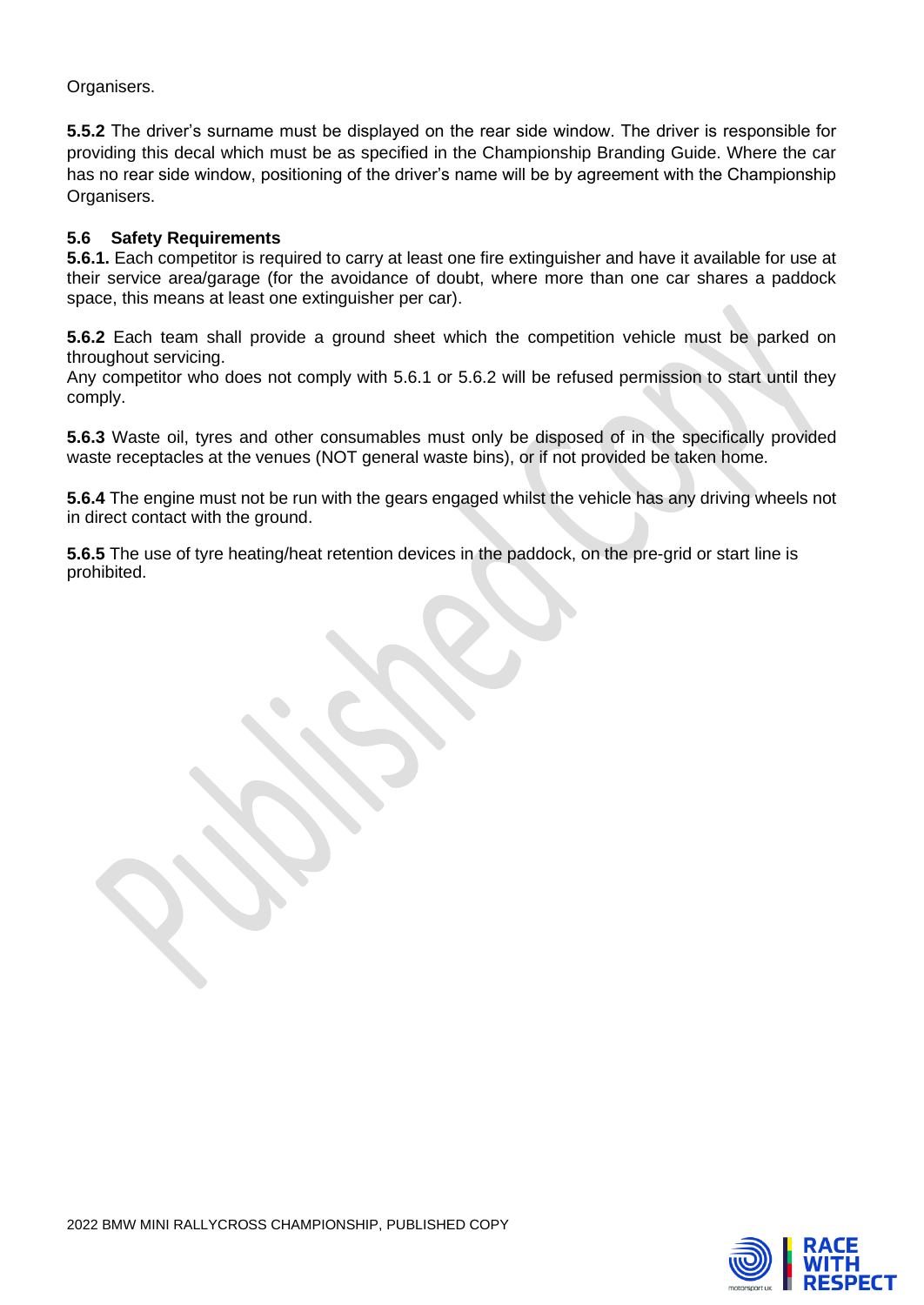# 6 SPECIFIC BMW MINI TECHNICAL REGULATIONS

# 6.1 **Introduction**

The following Technical Regulations are set out in accordance with the Motorsport UK specified format, and it should be clearly understood that if the following texts do not clearly specify that you can make a modification you should work on the principle that you cannot.

6.1.1 The Championship is only open to new Mini R50 & R53 Mini One, Mini Cooper Saloon & Mini Cooper S Saloon (2000-2006 models only). All parts from the R50 & R53 may be interchanged, with the exception of the Supercharger (6.4.13).

# 6.2 **General Technical Regulations and Requirements**

6.2.1 Cars must comply with the Technical Regulations published by the Organisers for The Championship throughout official practice, qualifying heats, and finals.

6.2.2 All cars must comply fully with the current Motorsport UK Yearbook J Common Regulations for Competitors: Vehicles and Rallycross Technical Regulations N6 and these regulations.

6.2.3 No approved modification may give rise to an unapproved one.

6.2.4 The use of magnesium alloy sheet is not permitted. Titanium sheet may only be used for heat shields

### 6.3 **Safety Requirements**

6.3.1 Roll over structure to N6.12.1 as a minimum is mandatory. K1.6.1 Appendix 2 drawing 12 (g) or (h). 6.3.2 A fire extinguisher with a minimum capacity of 2.4 litres AFFF is the mandatory minimum. Refer to K 3.1.1 K 3.2

6.3.3 A currently FIA homologated competition seat and mountings are mandatory

6.3.4 Currently FIA homologated Seat Belts are mandatory. With two separate fixing points for the shoulder straps.

6.3.5 In addition to the minimum apparel standards set out in Motorsport UK General Regulations K9 following are mandatory:

• flame resistant race suit homologated to FIA 8856-2000 or FIA 8856-2018 standard

- flame resistant gloves and shoes
- flame resistant underwear
- flame resistant balaclava
- Frontal Head Restraint (FHR)

6.3.6 The side windows on the driver's side of the car must remain closed. A sliding window in the side windows of the driver's and passenger's doors may be fitted. The opening must be a minimum of 130mm x 130mm and a maximum of 150mm x 150mm. The sliding windows must be closed at the start of the race.

6.3.7 The use of FIA-approved 8863-2013 safety racing nets (see FIA Technical List No. 48) on both sides of the driver is recommended. Where used, racing nets must be fitted in accordance with "FIA Racing Nets Installation Specification for Touring and Grand Touring Cars". Window nets must not be used where racing nets are used.

### 6.4 **Chassis & Bodywork**

6.4.1 The outward appearance of the car must remain unaltered. Bodyshell / chassis to be standard Mini R50 & R53 Mini One, Mini Cooper Saloon & Mini Cooper S Saloon (2000-2006 models only). All brackets and fixings may be removed. The internal door steel may be removed.

6.4.2 Fibreglass bonnet, front and rear bumpers may be used provided they are securely fixed and must be the same shape and size as standard fitments.

6.4.3 The exterior body panels of the car may be substituted for composite ones (fibreglass) the dimensions and visual appearance of these parts must be identical to the standard panels. (moulded off standard parts. As per blue book rule N.6.2.7)

6.4.4 Side skirts maybe replaced or modified, but the width must not exceed beyond the front and rear wing extensions when viewed from above and must not contain metal.

6.4.5 The rear wing assembly is optional but if fitted must be identical to the original Mini/JCW part.

6.4.6 Glass sunroofs are not permitted. The sunroof aperture must be closed by a metal panel permanently fitted in place.

6.4.7 All lights must be removed, and the apertures blanked off.

6.4.8 It is not permitted to reinforce the bumpers or their mountings.

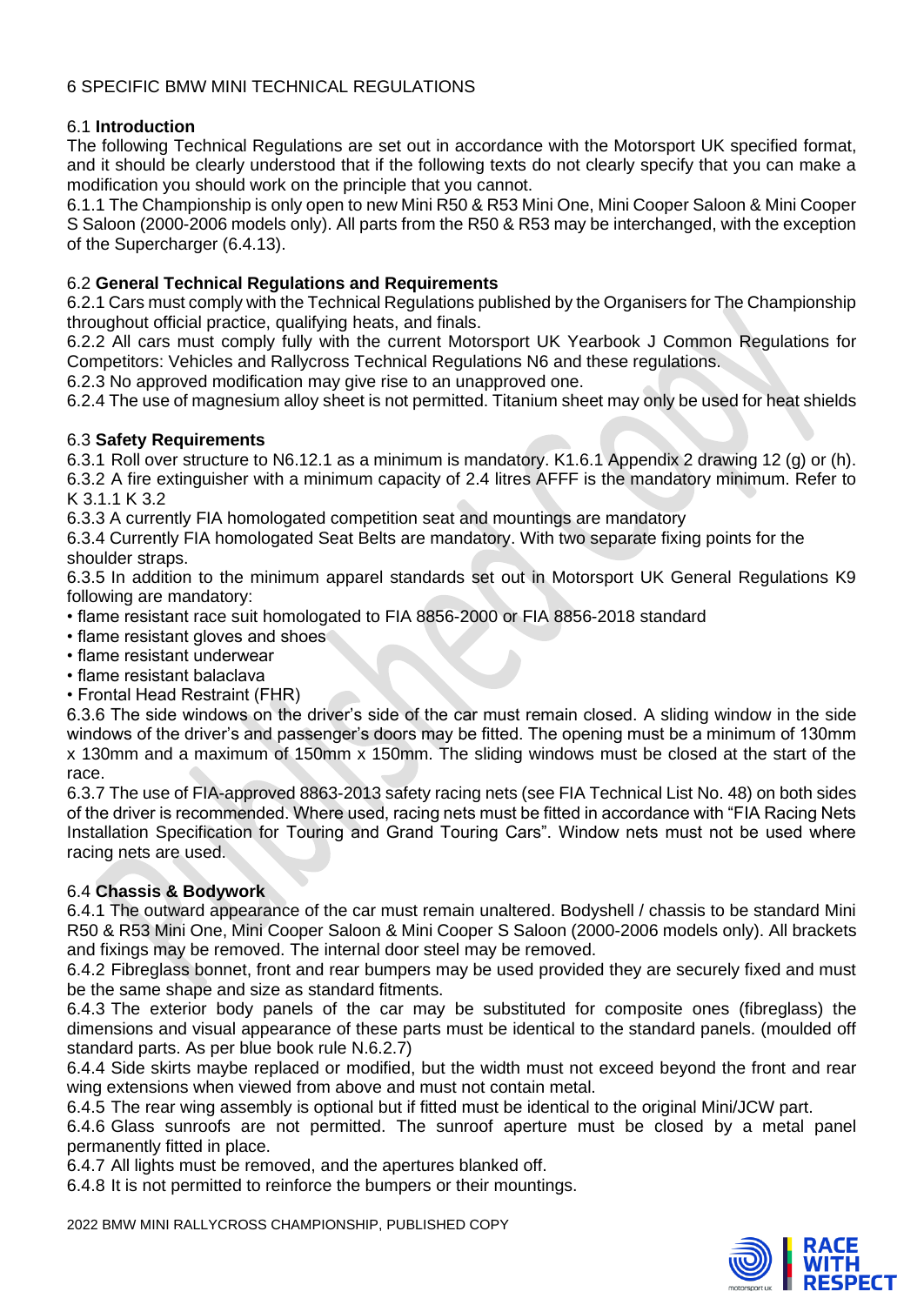6.4.9 Door handles must be retained. Bonnet and rear tail gate must be fitted with additional catches /straps. The tail gate electric catch must be removed.

6.4.10 Plastic inner wings may be removed.

6.4.11 The front bulkhead must be effectively fire proofed, to seal off the drivers compartment from fire within the engine compartment. Tape is not considered acceptable. Refer J 5.2.2.

6.4.12 Front windscreen to be laminated glass or a minimum of 4 mm polycarbonate. An operative windscreen wiper/washer system is required. A rear screen and side windows are mandatory. Consideration must be given to driver's compartment ventilation for this purpose only, it is permitted to cut a maximum of 4 x 50 mm diameter holes in each rear side and or tailgate windows. A vented hole may also be added to the driver's window large enough to accept the driver's arm.

6.4.13 The reinforcing of the standard suspension mounting points may not extend to more than a radius of 100mm from the centre of the suspension point, except for front strut braces (Ref 4.8). The crumple area of the left and right front chassis legs may be reinforced.

6.4.14 All interior trim must be removed, including floor covering, head linings, front & rear passenger seats, audio equipment, spare wheel, standard seat belts. Door trim panels must also be removed and replaced with aluminium or fibreglass panels. Driver and passenger air bags may be removed; however, it is mandatory that the system be made inoperable. Heater system is optional.

6.4.15 The instruments are open to free choice. Dashboard may be removed to allow the fitment of the roll cage.

6.4.16 All cars must be fitted with one internal rear-view mirror of at least 50sq. cm securely mounted and positioned to give a clear view to the rear. The edges of the mirror must be protected by a suitable cover to reduce the possibility of injury in the event of an accident. External mirrors must be kept as standard.

6.4.17 All cars must be fitted with towing eyes front and rear which must not protrude beyond the limits of the body. Their position should be marked clearly in a contrasting colour other than black or white. (refer: - N.6.14.3)

6.4.18 It is permitted to fit protective guards to the sump. Any guards may protect but not strengthen. These protections must be made from either aluminium alloy, steel or composite material and have minimum thickness of 4mm and 2mm for steel. The total weight of protections must be 20kg maximum (FIA279 appendix J page 7 3.2.5).

6.4.19 Radiators must remain within the engine compartment, Electric fans and water pumps are permissible. All pipe work is free. It is permitted to modify or remove the radiator shield / cowl Radiators must be retained by metal brackets Only Mini/JCW/GP intercooler radiators may be used from a R53 model.

6.4.20 Mud flaps are to be fitted behind all four wheels, extending to a minimum of 38mm either side of the tyre tread and to a maximum of 76mm above the ground.

# 6.5 **Engine**

The cylinder head, engine block and sump must remain standard as supplied by Mini unless specifically permitted by these regulations Note: Throughout this section, the words 'standard' and 'production' refer specifically to items manufactured by the Mini Group and OEM suppliers and no other manufacturer.

6.5.1 The engine must be of the type originally fitted and be in the original position.

6.5.2 Head gasket is free. The original terrain must be visible in the inlet and exhaust ports and in combustion chambers.

6.5.3 A production crankshaft and standard con rods are mandatory, although balancing is permitted. Machining the crankshaft in any other way to reduce weight or any other benefit is not permitted. Polishing is not permitted. In all cases one con rod must be completely standard.

6.5.4 Pistons must be unmodified standard production or approved replacement pistons

6.5.5 The cam must remain standard Timing of the cam is to remain as standard.

6.5.6 The Flywheel must be a standard Mini/JCW unit or a standard single mass replacement unit. The standard unit may not be lightened by machining and or drilling.

6.5.7 Steel or Alloy competition flywheels are not permitted

6.5.8 It is permitted to baffle the standard sump and modify the oil pick up pipe. Dry sumping is not allowed. 6.5.9 It is permitted to fit an oil cooler within the engine compartment

6.5.10 Inlet manifolds are to be standard. It is permitted to remove/replace the original air filter with a performance or induction kit. All engine breather pipes that do not re-circulate must go to a breather catch tank. It is not permitted to modify the throttle mechanism throttle body or throttle plate and must remain standard.

2022 BMW MINI RALLYCROSS CHAMPIONSHIP, PUBLISHED COPY 6.5.11 Spark plugs are open to free choice but leads and coil pack must remain standard.

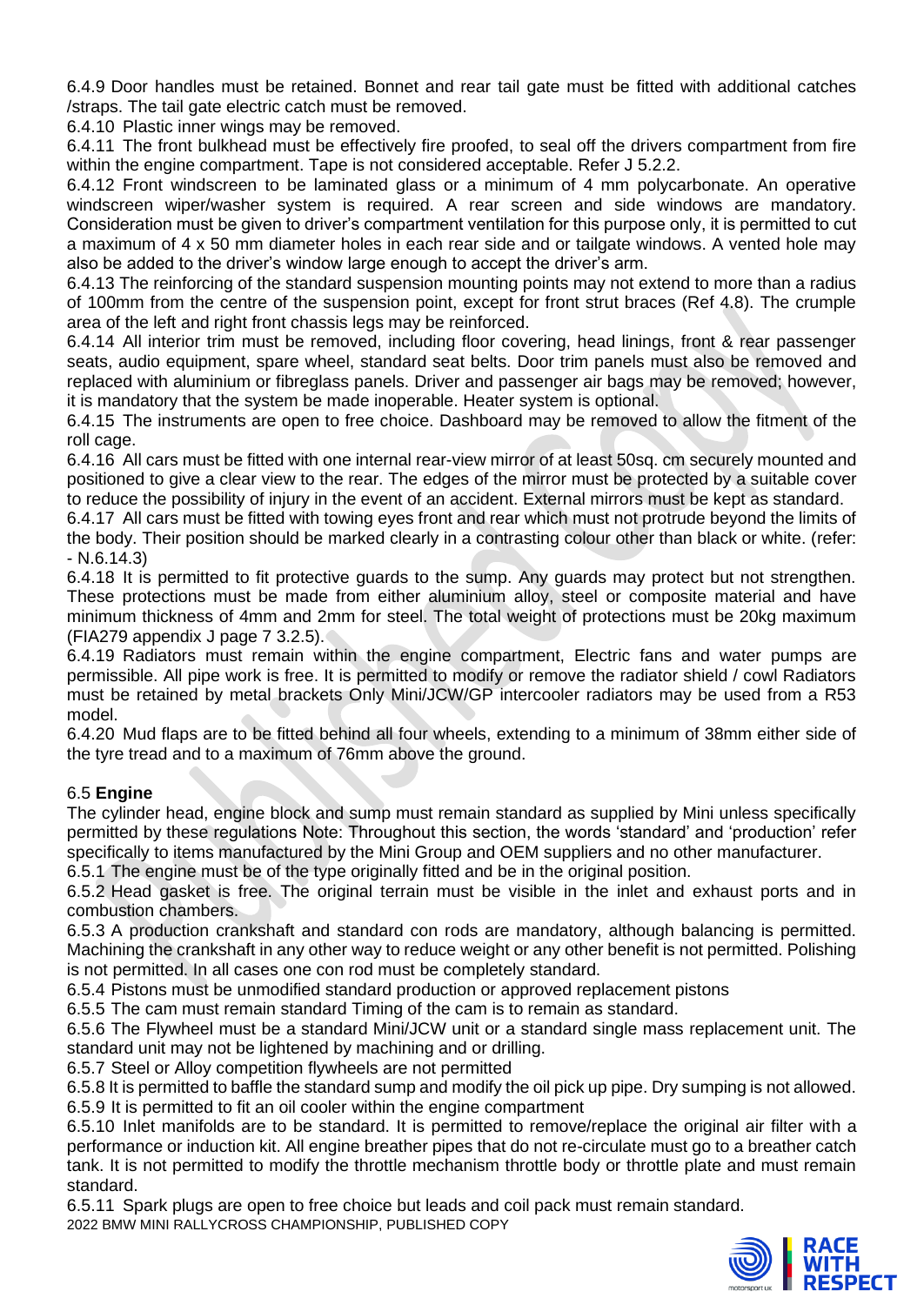6.5.12 Standard Mini/JCW Superchargers are permitted All drive pulleys and the drive belts are free.

6.5.13 Fuel system to be standard Mini/JCW.

6.5.14 Turbochargers, injection of nitrous oxide or water are not permitted.

6.5.15 Standard gearbox casing and all internals must be retained. 5 or 6 speed gearboxes are permitted. Gearbox ratios and final drive must be the same as originally supplied for the car. Gearboxes may be rebuilt with stronger bearings.

6.5.16 Limited slip differentials are permitted

6.5.17 The clutch is free as long as the same number of driven plates as used in the production item are retained. Friction material is free providing it is to the original configuration.

6.5.18 Water pumps are free but must remain within the engine compartment.

6.5.19 Standard drive shafts must be retained.

6.5.20 Short shift gear linkage is permitted.

# 6.6 **Transmission**

6.6.1 The gearbox must be of the type originally fitted and be in the original position.

# 6.7 **Suspension & Steering**

6.7.1 The ride height may be altered.

6.7.2 Shock absorbers and springs are free but must be single adjustment units. Remote canister dampers are not permitted. Rose type joints may be used in the shock absorbers top and bottom mounts. Front, top mounting point may be modified/re-drilled.

6.7.3 Camber angle on front and rear wheels must not exceed 3 degrees negative.

6.7.4 Competition bushes are permitted. Rose joints are not permitted with the exception of as permitted at para 4.5.

6.7.5 Pressed steel suspension arms may be strengthened

6.7.8 Anti roll bars may be fitted, providing they are standard Mini parts.

6.7.9 Front upper and lower strut braces are permitted, and their design and material are free. Front control arm, rear carrier mounting bolts and the front sub frame bolts, may be replaced with nuts and bolts.

6.7.10 Choice of steering wheel is free.

6.7.11 If fitted with a quick release steering wheel the quick release device must be coloured yellow.

6.7.12 The standard steering column must be retained, and the steering locks must be rendered inoperative. It is permissible to remove the PAS unit.

# 6.8 **Brakes**

6.8.1Standard brake system must be retained apart from modifications outlined in section 4.2 & 4.3. Brakes must be operative on all four wheels. Handbrakes must be operable and be of sufficient efficiency to hold the car on a slight gradient.

6.8.2 Standard Mini pattern after-market ferrous discs may be used. Friction material is free. Brake hoses are free.

6.8.3 ABS braking is not permitted; therefore, ABS braking is to be disabled or removed. It is permitted to fit pressure limiting/apportioning valves to the rear brakes.

# 6.9 **Wheels**

6.9.1 The wheel Design and Manufacture / supplier is free, but the diameter, width and offset must remain the same as standard Mini/JCW.

Wheel nuts must match the wheel used. Spacers as per J5.8.2

# 6.10 **Tyres**

6.10.1 The championship uses a control tyre supplied by Cooper Tires which must be used for all championship events. There is no limit on the number of tyres that can be used during a meeting. The tyres are a control patterned tyre and cannot be hand cut at any time.

6.10.2 Tyres which are permissible in the championship are shown in the list published on rallycrossbrx.com, we reserve the right to amend this tyre list at any time subject to approval via a Motorsport UK bulletin.

### 6.11 **Electrics**

2022 BMW MINI RALLYCROSS CHAMPIONSHIP, PUBLISHED COPY 6.11.1 An ignition cut-off switch having positive on/off positions clearly marked, must be fitted in a position to be operable by the driver when normally seated. It must also isolate the fuel pump(s). A spark proof

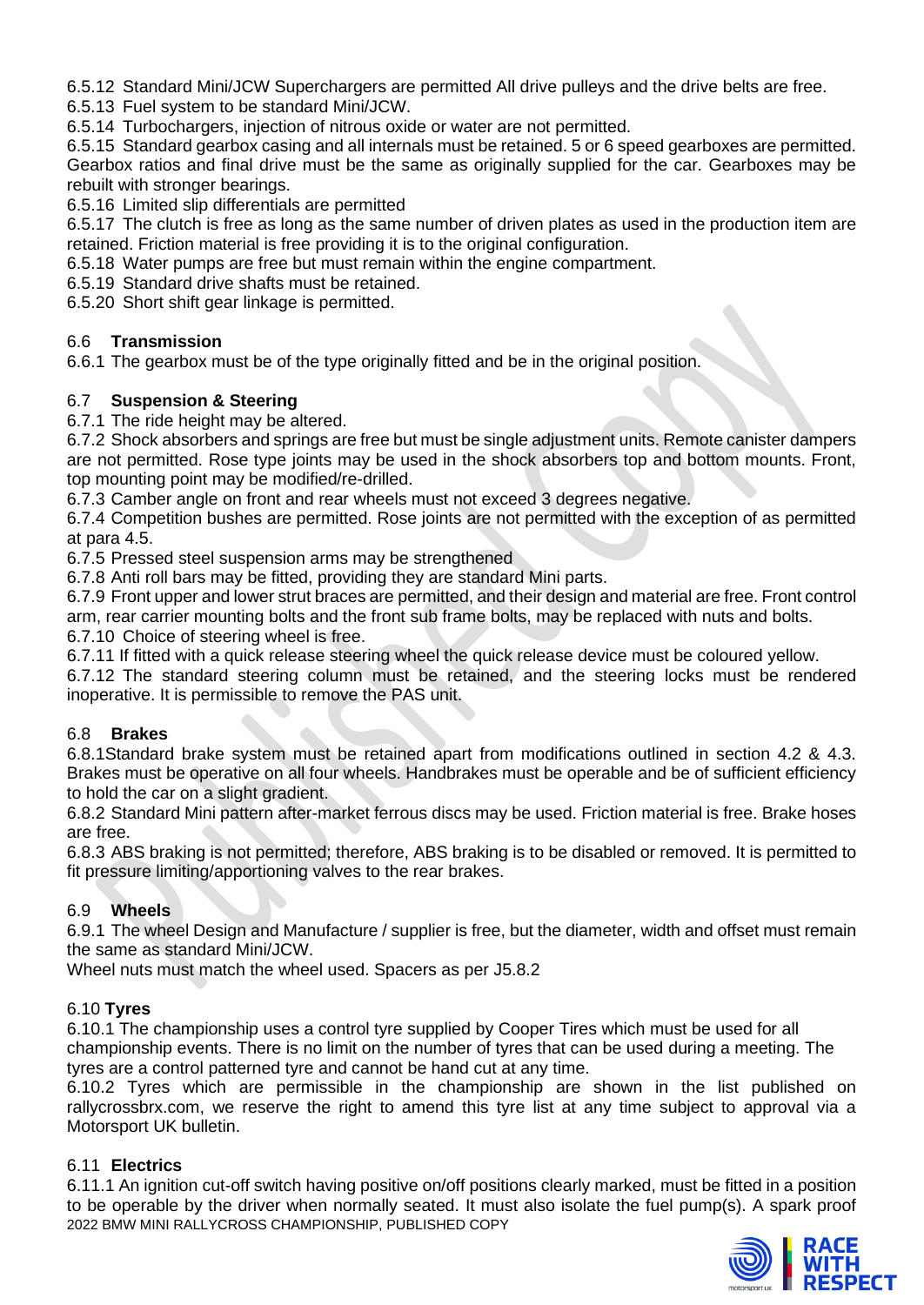master cut-off switch must be fitted externally below the windscreen and be readily accessible whatever the attitude of the vehicle following an accident. The switch must be clearly marked with a red spark on a white edged blue triangle and on/Off positions clearly marked.

6.11.12 Car ECU must be a standard Mini R53 unit with original internals, the engine map is free.

6.11.13 All sensors, actuators and wiring originally fitted to the engine ECU must be operational and standard in all respects. The only exceptions to this are fitting: - battery master switch: rev counter: cooling fan switch: electric water pump switch: shift light.

6.11.14 Body control unit, EWS and key switch isolator must be retained and be operational.

6.11.15 Each car must be fitted with two RED brake lights of the anti-crash type as used in fog, with a minimum of 21Watt bulbs fitted (or LED equivalent). The lights should be clearly visible from behind when the foot brake is applied.

6.11.16 A 'poor visibility' light should be fitted. Refer K5 complete.

6.11.17 Both charging and starting circuits must be as standard and function efficiently.

6.11.18 A battery and self starter must be fitted and in working order and not of a temporary nature. The battery may be located either next to the engine or in passenger compartment. The battery earth lead must be coloured yellow. Battery terminals MUST be covered with insulating material. Battery must be securely mounted to the vehicle. If mounted within the passenger compartment, battery must be fitted in a sealed nonconductive battery box

6.11.19 External circuit breaker must be fitted. Refer: - K 8.1, K 8.2, K 8.5.

6.11.20 The key micro chip and antenna must remain.

6.11.21 The EWS security module must be made easily accessible (security plate and fastenings removed).

6.11.22 Both standard fuse boxes must be used and in original location although redundant fuses may be removed.

6.11.23 Wheel sensors must be unplugged or removed.

# 6.12 **Weight**

6.12.1 Weight limits the minimum weight for car and driver, full racing apparel is a minimum of 1000kg after the race.

### 6.13 **Fuel Tank & Fuel**

6.13.1 The standard petrol tank must be retained and in its original position. It is mandatory for the fuel tank to have a protective guard.

### 6.14 **Exhaust & Silencing**

6.14.1 The exhaust is free but must exit at the rear of the vehicle and incorporate a catalytic converter. An effective silencer must be fitted to the vehicle at all times in accordance with Section J, page148, appendix 1, chart 5.18, section F.

### 6.15 **Eligibility checks**

6.15.1 Random eligibility checks will be made at any meeting and engine/gearbox assemblies checked or sealed for subsequent checking by the licenced eligibility Scrutineer. All eligibility costs must be covered by the competitor. Engines and gearboxes may be sealed by the licenced eligibility scrutineer, using only Motorsport UK numbered seals.

16.15.2 All cars must have following (see attached image) studs, nuts flanges or bolts drilled to enable seals to be affixed. Drillings must be of at least 3mm diameter. Failure to have the following drilled is deemed to be a breach of vehicle eligibility.

- The rocker cover requires two studs drilling so it can be sealed.
- The throttle body requires two studs drilling so it can be sealed.
- Gearbox casings require two studs or flanges drilling so they can be sealed.

6.15.3 All cars may be checked with a championship ECU, EWS and key security chip to ensure the system is operational and the car starts, if the car runs without one of the above then it will be deemed illegal.



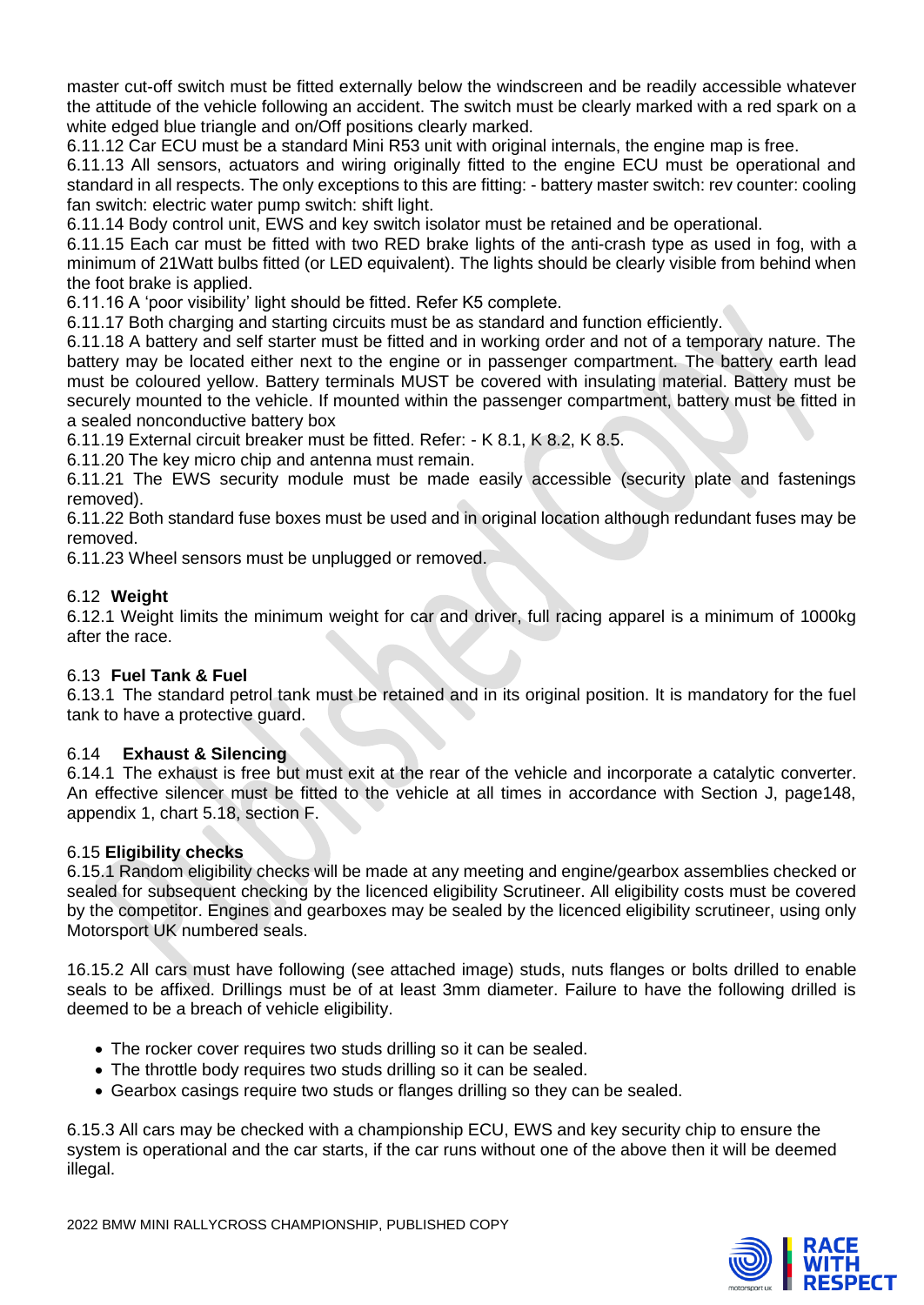6.15.4 All cars may be checked at the end of the season to ensure they comply with these regulations, location and dates to be advised by the championship scrutineer

# 6.16 **Towing Eye**

6.16.1 There must be substantial towing eyes securely fixed to the main structure of the vehicle, front and rear. Towing eyes to be made from steel wire rope at least 6mm thick. Fabric towing eyes/ropes are not permitted.



*Appendix for drawings and photographs indicating the bolts or flanges to be drilled so that disassemble of the items cannot be completed without removal of seals*

# **7 Commercial**

**7.1.** Championship Sponsors' branding must also be carried on each car. The position of branding to be carried on cars and clothing will be specified the Championship Branding Guide which may be varied from time to time.

**7.2.** Two sets of Championship sponsors decals will be provided for the season. Any additional decals required may need to be purchased.

**7.3.** The organisers reserve the right to refuse the start of any competitor not carrying the correctly positioned decals, vehicles must present at scrutineering in a ready to race condition with branding in place as per the championship branding guide.